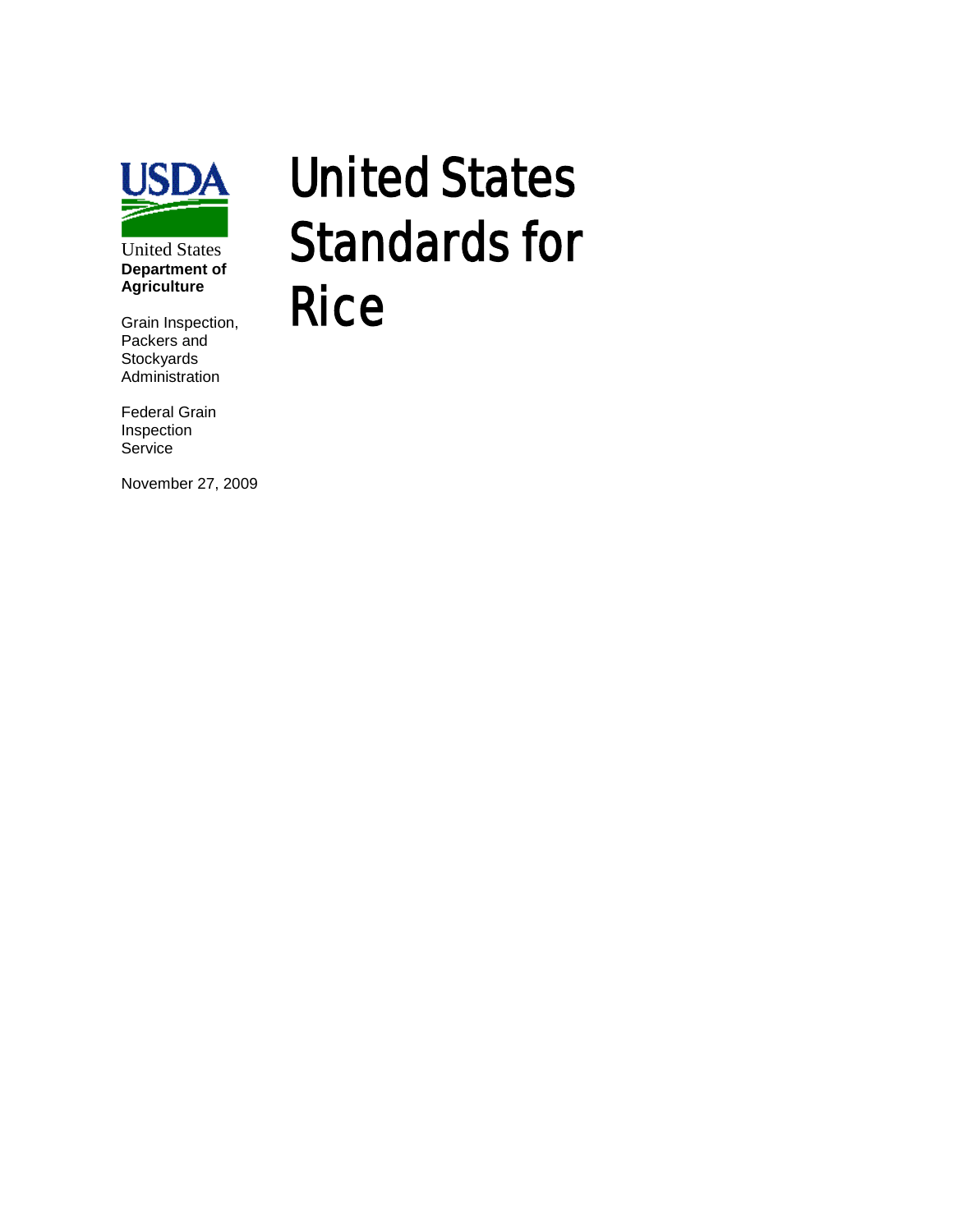## **UNITED STATES STANDARDS FOR RICE**

United States Department of Agriculture Grain Inspection, Packers and Stockyards Administration Federal Grain Inspection Service 1400 Independence Avenue, S.W. Washington, D.C. 20250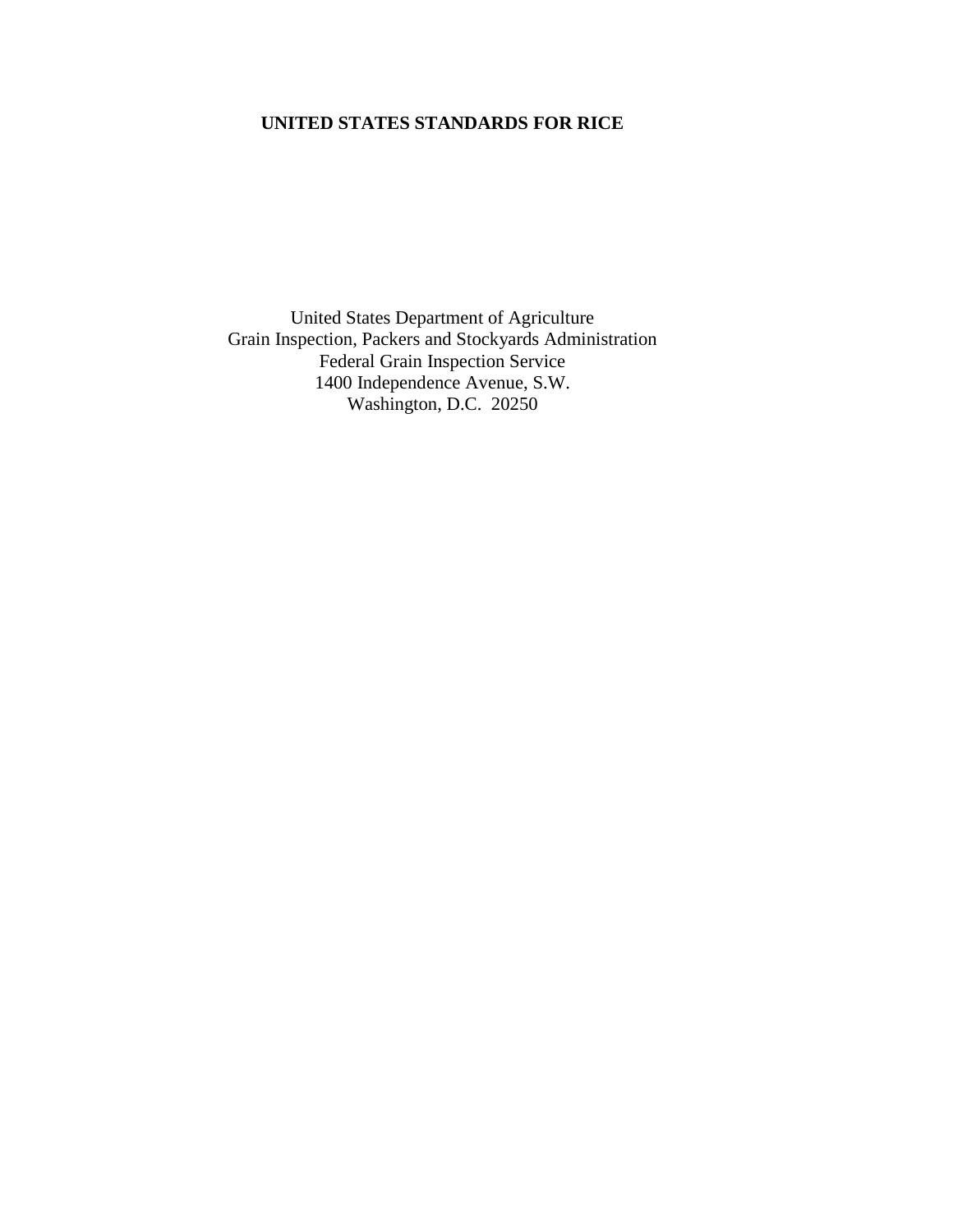## **Table of Contents**

#### **United States Standards for Rice**

| §868.210 Grades and grade requirements for the classes of Rough Rice. |  |
|-----------------------------------------------------------------------|--|
|                                                                       |  |
|                                                                       |  |
|                                                                       |  |
|                                                                       |  |
|                                                                       |  |
|                                                                       |  |
|                                                                       |  |
|                                                                       |  |
|                                                                       |  |
|                                                                       |  |
|                                                                       |  |
|                                                                       |  |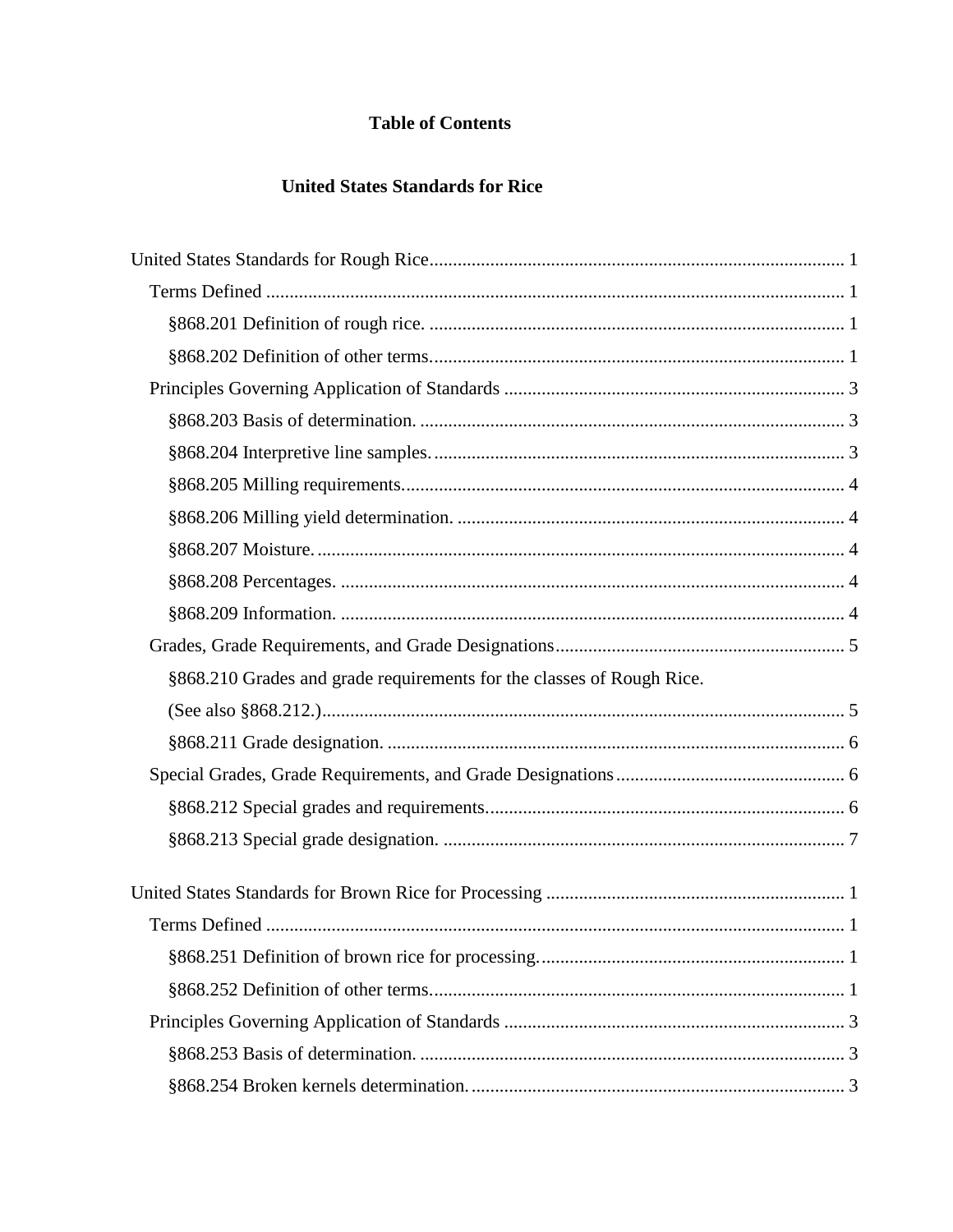| §868.261 Grade and grade requirements for the classes of brown rice for |  |
|-------------------------------------------------------------------------|--|
|                                                                         |  |
|                                                                         |  |
|                                                                         |  |
|                                                                         |  |
|                                                                         |  |
|                                                                         |  |
|                                                                         |  |
|                                                                         |  |
|                                                                         |  |
|                                                                         |  |
|                                                                         |  |
|                                                                         |  |
|                                                                         |  |
|                                                                         |  |
|                                                                         |  |
|                                                                         |  |
|                                                                         |  |
|                                                                         |  |
| §868.310 Grades and grade requirements for the classes Long Grain       |  |
|                                                                         |  |
| §868.311 Grades and grade requirements for the class Second Head        |  |
|                                                                         |  |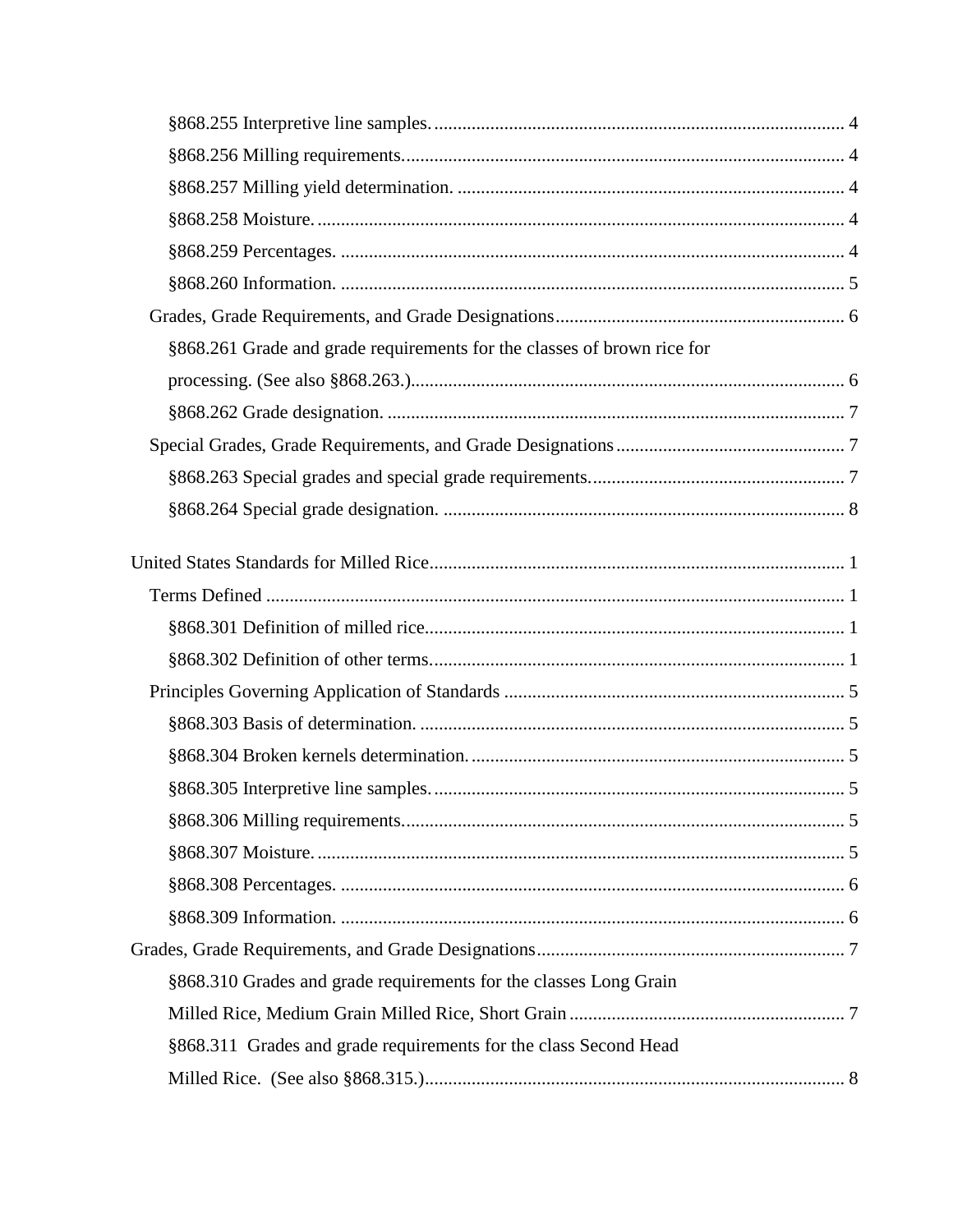| §868.313 Grades and grade requirements for the class Brewers Milled |  |
|---------------------------------------------------------------------|--|
|                                                                     |  |
|                                                                     |  |
|                                                                     |  |
|                                                                     |  |
|                                                                     |  |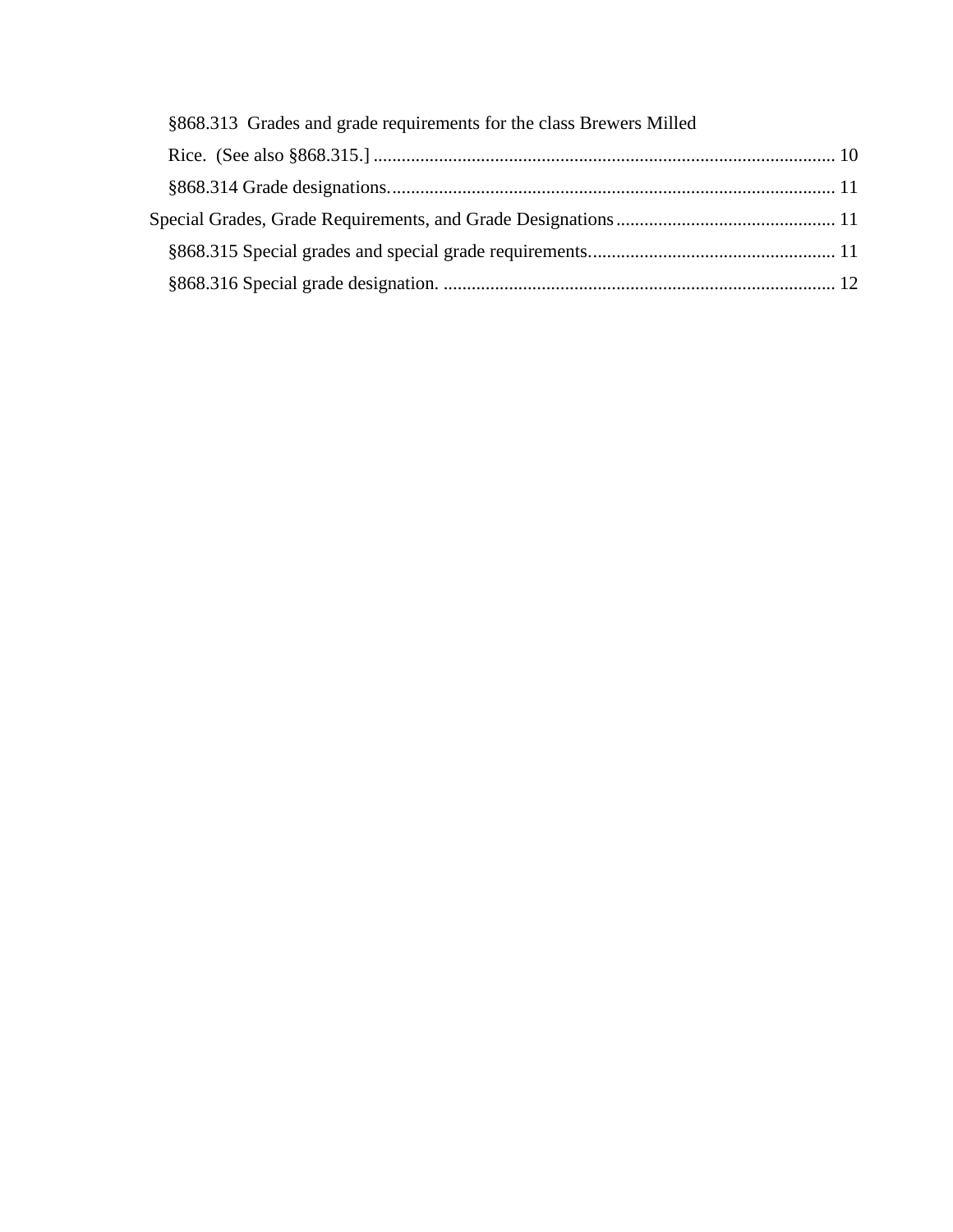# <span id="page-5-0"></span>**UNITED STATES STANDARDS FOR ROUGH RICE<sup>1</sup>**

Effective November 27, 2009

# <span id="page-5-1"></span>**TERMS DEFINED**

#### <span id="page-5-2"></span>**§868.201 Definition of rough rice.**

Rice (Oryza sativa L.) which consists of 50 percent or more of paddy kernels (see §868.202(i)) of rice.

#### <span id="page-5-3"></span>**§868.202 Definition of other terms.**

For the purposes of these standards, the following terms shall have the meanings stated below:

(a) Broken kernels. Kernels of rice which are less than three-fourths of whole kernels.

(b) Chalky kernels. Whole or large broken kernels of rice which are one-half or more chalky.

(c) Classes. The following four classes:

Long Grain Rough Rice Medium Grain Rough Rice Short Grain Rough Rice Mixed Rough Rice

\_\_\_\_\_\_\_\_\_\_\_\_\_\_\_\_\_\_\_\_\_\_\_\_

Classes shall be based on the percentage of whole kernels, large broken kernels, and types of rice.

(1) "Long grain rough rice" shall consist of rough rice which contains more than 25 percent of whole kernels and which after milling to a well-milled degree, contains not more than 10 percent of whole or broken kernels of medium or short grain rice.

(2) "Medium grain rough rice" shall consist of rough rice which contains more than 25 percent of whole kernels and which after milling to a well-milled degree, contains not more than 10 percent of whole or large broken kernels of long grain rice or whole kernels of short grain rice.

(3) "Short grain rough rice" shall consist of rough rice which contains more than 25 percent of whole kernels and which, after milling to a well-milled degree, contains not more than 10 percent of whole or large broken kernels of long grain rice or whole kernels of medium grain rice.

<sup>&</sup>lt;sup>1</sup>Compliance with the provisions of these standards does not excuse failure to comply *with the provisions of the Federal Food, Drug, and Cosmetic Act, or other Federal laws. Source: 42 FR 40869, Aug. 12, 1977; 42 FR 64356, Dec. 23, 1977, unless otherwise noted.*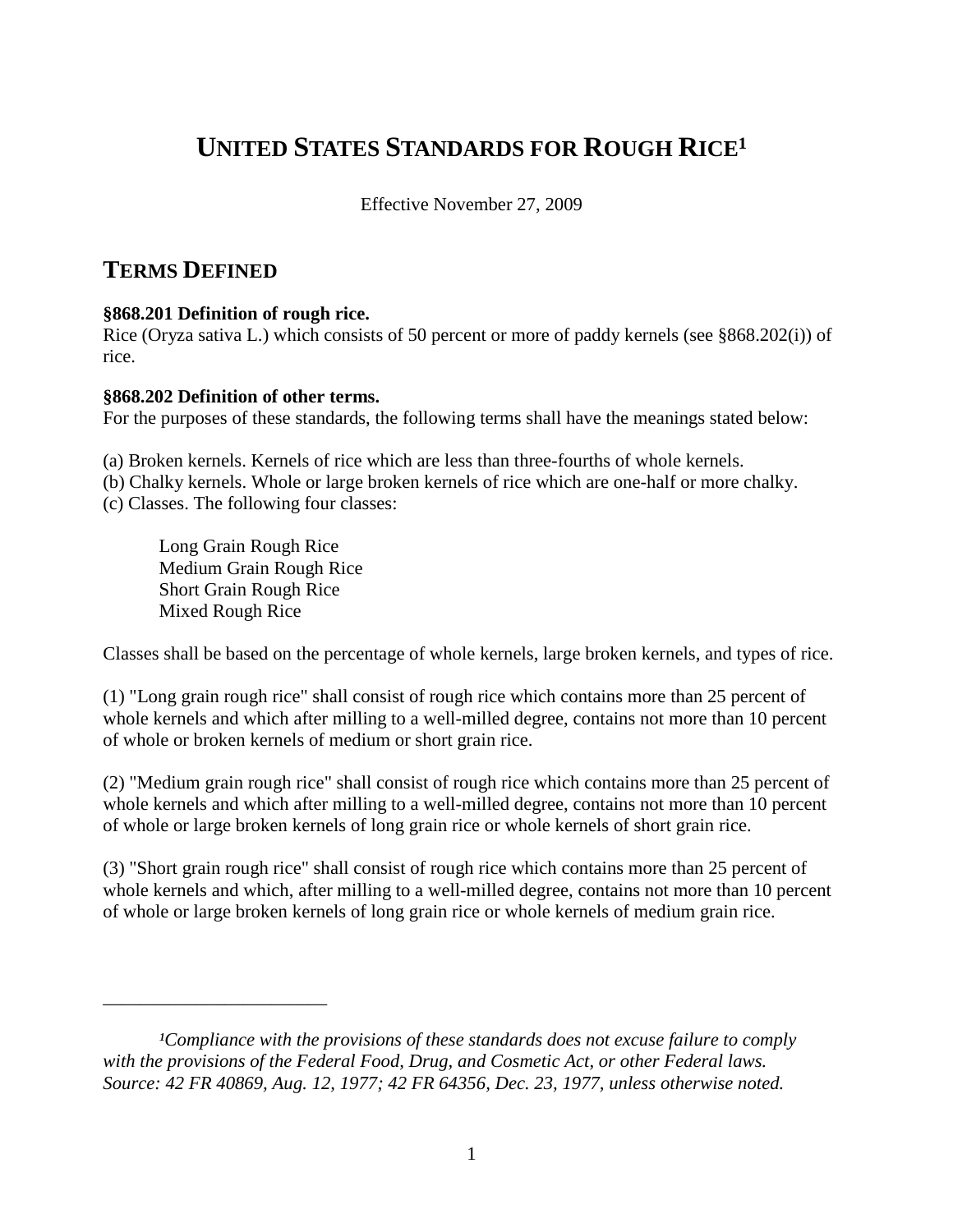(4) "Mixed rough rice" shall consist of rough rice which contains more than 25 percent of whole kernels and which, after milling to a well-milled degree, contains more than 10 percent of "other types" as defined in paragraph (h) of this section.

(d) Damaged kernels. Whole or broken kernels of rice which are distinctly discolored or damaged by water, insects, heat, or any other means, and whole or large broken kernels of parboiled rice in non-parboiled rice. "Heat-damaged kernels" (see paragraph (e) of this section) shall not function as damaged kernels.

(e) Heat-damaged kernels. Whole or large broken kernels of rice which are materially discolored and damaged as a result of heating, and whole or large broken kernels of parboiled rice in nonparboiled rice which are as dark as, or darker in color than, the interpretive line for heat-damaged kernels.

(f) Milling yield. An estimate of the quantity of whole kernels and total milled rice (whole and broken kernels combined) that are produced in the milling of rough rice to a well-milled degree.

(g) Objectionable seeds. Seeds other than rice, except seeds of Echinochloa crusgalli (commonly known as barnyard grass, watergrass, and Japanese millet).

(h) Other types. (1) Whole kernels of: (i) Long grain rice in medium or short grain rice, (ii) medium grain rice in long or short grain rice, (iii) short grain rice in long or medium grain rice, and

(2) Large broken kernels of long grain rice in medium or short grain rice and large broken kernels of medium or short grain rice in long grain rice.

*Note: Broken kernels of medium grain rice in short grain rice and large broken kernels of short grain rice in medium grain rice shall not be considered other types.* 

(i) Paddy kernels. Whole or broken unhulled kernels of rice.

(j) Red rice. Whole or large broken kernels of rice on which there is an appreciable amount of red bran.

(k) Seeds. Whole or broken seeds of any plant other than rice.

(l) Smutty kernels. Whole or broken kernels of rice which are distinctly infected by smut.

(m) Types of rice. The following three types:

Long grain Medium grain Short grain

Types shall be based on the length/width ratio of kernels of rice that are unbroken and the width, thickness, and shape of kernels of rice that are broken as prescribed in FGIS instructions.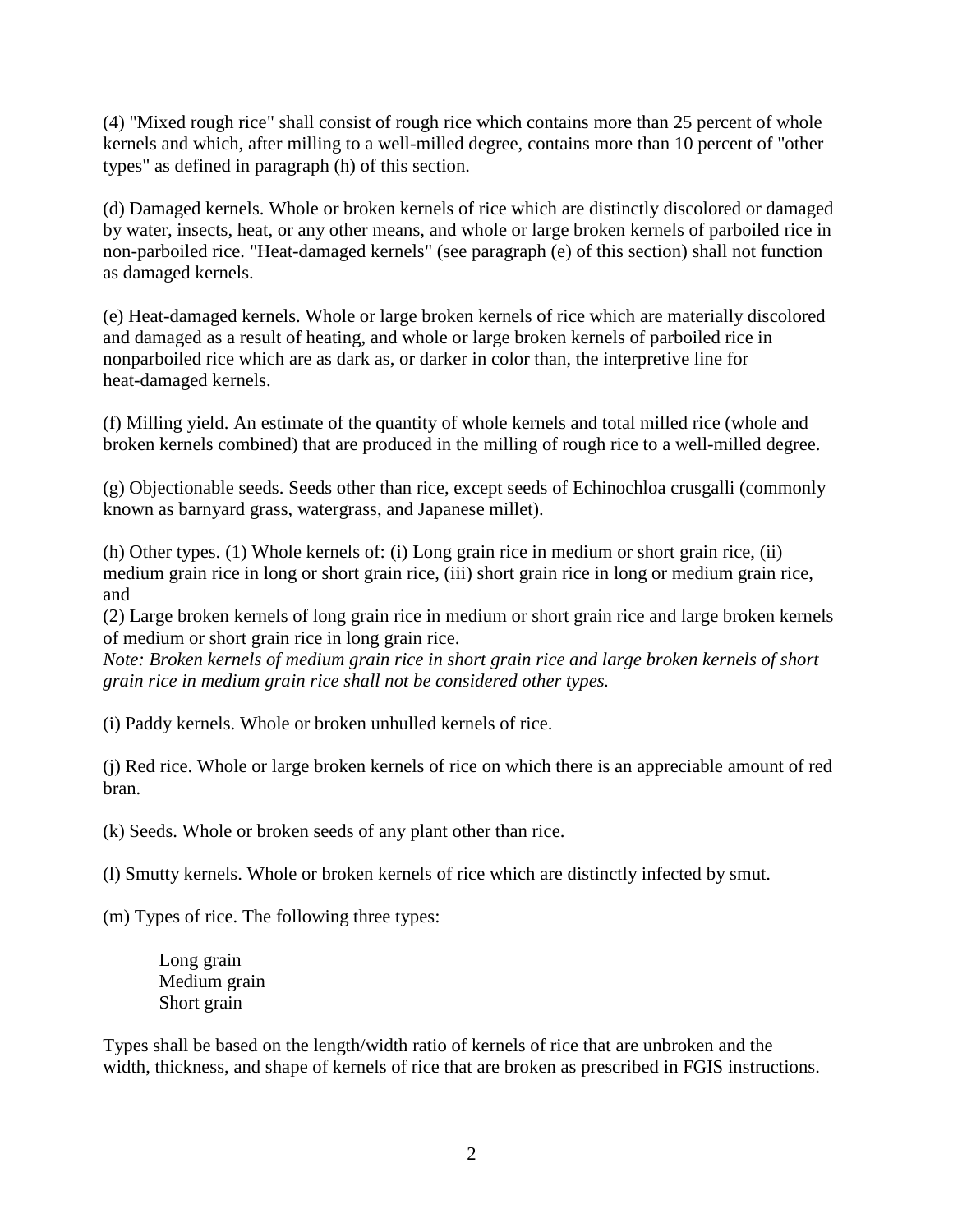(n) Ungelatinized kernels. Whole or large broken kernels of parboiled rice with distinct white or chalky areas due to incomplete gelatinization of the starch.

(o) Whole and large broken kernels. Rice (including seeds) that (1) passes over a 6 plate (for southern production), or (2) remains on top of a 6 sieve (for western production).

(p) Whole kernels. Unbroken kernels of rice and broken kernels of rice which are at least three-fourths of an unbroken kernel.

(q) 6 sieve. A metal sieve 0.032-inch thick, perforated with rows of round holes 0.0938 (6/64) inch in diameter.

(r) 6 plate. A laminated metal plate 0.142-inch thick, with a top lamina 0.051-inch thick, perforated with rows of round holes 0.0938 (6/64) inch in diameter, and a bottom lamina 0.091-inch thick, without perforations.

*[42 FR 40869, Aug. 12, 1977; 42 FR 64356, Dec. 23, 1977, as amended at 47 FR 34516, Aug. 10, 1982; 54 FR 21403, May 18, 1989; 54 FR 51344, Dec. 14, 1989]*

# <span id="page-7-0"></span>**PRINCIPLES GOVERNING APPLICATION OF STANDARDS**

#### <span id="page-7-1"></span>**§868.203 Basis of determination.**

The determination of seeds, objectionable seeds, heat-damaged kernels, red rice and damaged kernels, chalky kernels, other types, color, and the special grade Parboiled rough rice shall be on the basis of the whole and large broken kernels of milled rice that are produced in the milling of rough rice to a well-milled degree. When determining class, the percentage of (a) whole kernels of rough rice shall be determined on the basis of the original sample, and (b) types of rice shall be determined on the basis of the whole and large broken kernels of milled rice that are produced in the milling of rough rice to a well-milled degree. Smutty kernels shall be determined on the basis of the rough rice after it has been cleaned and shelled as prescribed in FGIS instructions, or by any method that is approved by the Administrator as giving equivalent results. All other determinations shall be on the basis of the original sample. Mechanical sizing of kernels shall be adjusted by handpicking as prescribed in FGIS instructions, or by any method that is approved by the Administrator as giving equivalent results.

*[42 FR 40869, Aug. 12, 1977; 42 FR 64356, Dec. 23, 1977, as amended at 47 FR 34516, Aug.10, 1982; 54 FR 21403, May 18, 1989]*

#### <span id="page-7-2"></span>**§868.204 Interpretive line samples.**

Interpretive line samples showing the official scoring line for factors that are determined by visual examinations shall be maintained by the Federal Grain Inspection Service, U.S. Department of Agriculture, and shall be available for reference in all inspection offices that inspect and grade rice.

*[42 FR 40869, Aug. 12, 1977; 42 FR 64356, Dec. 23, 1977, as amended at 47 FR 34516, Aug.10, 1982. Redesignated at 54 FR 21403, May 18, 1989]*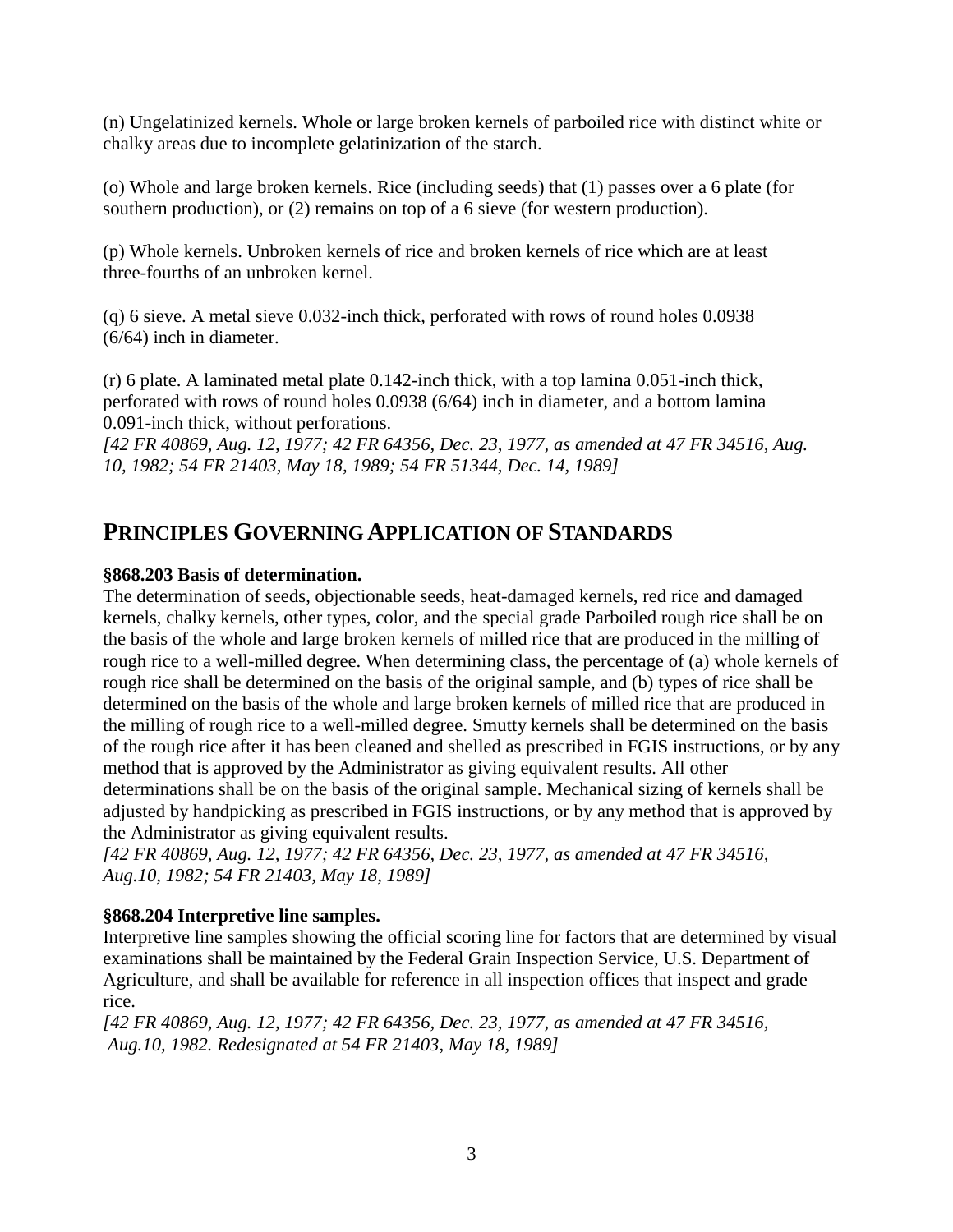#### <span id="page-8-0"></span>**§868.205 Milling requirements.**

In determining milling yield (see§868.202(f)) in rough rice, the degree of milling shall be equal to, or better than, that of the interpretive line sample for ``well-milled'' rice. *[42 FR 40869, Aug. 12, 1977. Redesignated at 54 FR 21413, May 18, 1989]*

#### <span id="page-8-1"></span>**§868.206 Milling yield determination.**

Milling yield shall be determined by the use of an approved device in accordance with procedures prescribed in FGIS instructions. For the purpose of this paragraph, "approved device" shall include the McGill Miller No. 3 and any other equipment that is approved by the Administrator as giving equivalent results.

*Note: Milling yield shall not be determined when the moisture content of the rough rice exceeds 18.0 percent.*

*[42 FR 40869, Aug. 12, 1977; 42 FR 64356, Dec. 23, 1977, as amended at 47 FR 34516, Aug.10, 1982; Redesignated and amended at 54 FR 21403, May 18, 1989]*

#### <span id="page-8-2"></span>**§868.207 Moisture.**

Water content in rough rice as determined by an approved device in accordance with procedures prescribed in the FGIS instructions. For the purpose of this paragraph, "approved device" shall include the Motomco Moisture Meter and any other equipment that is approved by the Administrator as giving equivalent results.

*[42 FR 40869, Aug. 12, 1977; 42 FR 64356, Dec. 23, 1977, as amended at 47 FR 34516, Aug. 10, 1982. Redesignated at 54 FR 21403, May 18, 1989; 54 FR 51344, Dec. 14, 1989]*

#### <span id="page-8-3"></span>**§868.208 Percentages.**

(a) Rounding. Percentages are determined on the basis of weight and are rounded as follows:

(1) When the figure to be rounded is followed by a figure greater than or equal to 5, round to the next higher figure; e.g., report 6.36 as 6.4, 0.35 as 0.4, and 2.45 as 2.5.

(2) When the figure to be rounded is followed by a figure less than 5, retain the figure; e.g., report 8.34 as 8.3 and 1.22 as 1.2.

(b) Recording. All percentages, except for milling yield, are stated in whole and tenth percent to the nearest tenth percent. Milling yield is stated to the nearest whole percent. [*54 FR 21403, May 18, 1989]*

#### <span id="page-8-4"></span>**§868.209 Information.**

Requests for the Rice Inspection Handbook, Equipment Handbook, or for information concerning approved devices and procedures, criteria for approved devices, and requests for approval of devices should be directed to the U.S. Department of Agriculture, GIPSA Federal Grain Inspection Service, P.O. Box 96454, Washington, DC 20090-6454, or any field office or cooperator.

*[54 FR 21404, May 18, 1989]*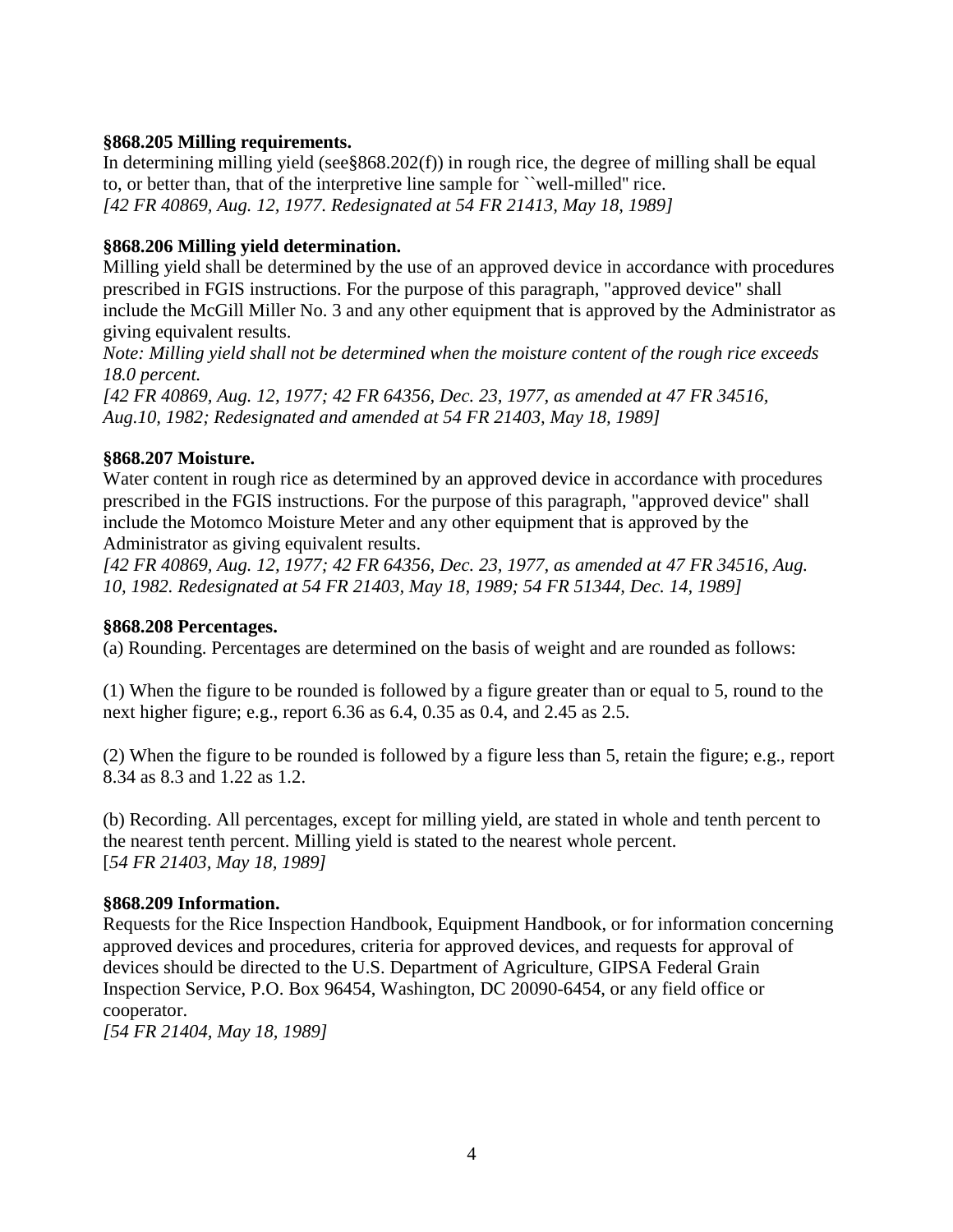# <span id="page-9-0"></span>**GRADES, GRADE REQUIREMENTS, AND GRADE DESIGNATIONS**

| Grade            |                                                              | Seeds and heat-damaged kernels                                                                            |                                                         | Red rice and Chalky kernels <sup>1</sup> , <sup>2</sup><br>damaged |                                    |                                                     | Other<br>types <sup>3</sup> | Color<br>requirements <sup>1</sup><br>(minimum) |
|------------------|--------------------------------------------------------------|-----------------------------------------------------------------------------------------------------------|---------------------------------------------------------|--------------------------------------------------------------------|------------------------------------|-----------------------------------------------------|-----------------------------|-------------------------------------------------|
|                  | Total<br>(singly or<br>combined)<br>(Number in<br>500 grams) | Heat-damaged<br>kernels and<br>objectionable<br>seeds (singly<br>or combined)<br>(Number in<br>500 grams) | Heat-<br>damaged<br>kernels<br>(Number in<br>500 grams) | kernels<br>(singly or<br>combined)<br>(Percent)                    | In long<br>grain rice<br>(Percent) | In<br>medium<br>or short<br>grain rice<br>(Percent) | (Percent)                   |                                                 |
| <b>U.S.No. 1</b> | $\overline{4}$                                               | 3                                                                                                         | $\mathbf{1}$                                            | 0.5                                                                | 1.0                                | 2.0                                                 | 1.0                         | Shall be white<br>or creamy.                    |
| <b>U.S.No. 2</b> | $\overline{7}$                                               | 5                                                                                                         | $\overline{2}$                                          | 1.5                                                                | 2.0                                | 4.0                                                 | 2.0                         | May be slightly<br>gray.                        |
| <b>U.S.No. 3</b> | 10                                                           | 8                                                                                                         | 5                                                       | 2.5                                                                | 4.0                                | 6.0                                                 | 3.0                         | May be light<br>gray.                           |
| <b>U.S.No. 4</b> | 27                                                           | 22                                                                                                        | 15                                                      | 4.0                                                                | 6.0                                | 8.0                                                 | 5.0                         | May be gray or<br>slightly rosy.                |
| <b>U.S.No. 5</b> | 37                                                           | 32                                                                                                        | 25                                                      | 6.0                                                                | 10.0                               | 10.0                                                | 10.0                        | May be dark<br>gray or rosy.                    |
| <b>U.S.No. 6</b> | 75                                                           | 75                                                                                                        | 75                                                      | 15.0 <sup>4</sup>                                                  | 15.0                               | 15.0                                                | 10.0                        | May be dark<br>gray or rosy.                    |

#### <span id="page-9-1"></span>**§868.210 Grades and grade requirements for the classes of Rough Rice. (See also §868.212.)**

U.S. Sample grade---

U.S. Sample grade shall be rough rice which: (a) does not meet the requirements for any of the grades from U.S. No. 1 to U.S. No. 6, inclusive; (b) contains more than 14.0 percent moisture; (c) is musty, or sour, or heating; (d) has any commercially objectionable foreign odor; or (e) is otherwise of distinctly low quality.

<sup>1</sup>For the special grade Parboiled rough rice, see  $§868.212(b)$ .

 ${}^{2}$ For the special grade Glutinous rough rice, see §868.212(d).

<sup>3</sup>These limits do not apply to the class Mixed Rough Rice.

<sup>4</sup>Rice in grade U.S. No. 6 shall contain not more than 6.0 percent of damaged kernels.

*[56 FR 55978, Oct. 31, 1991]*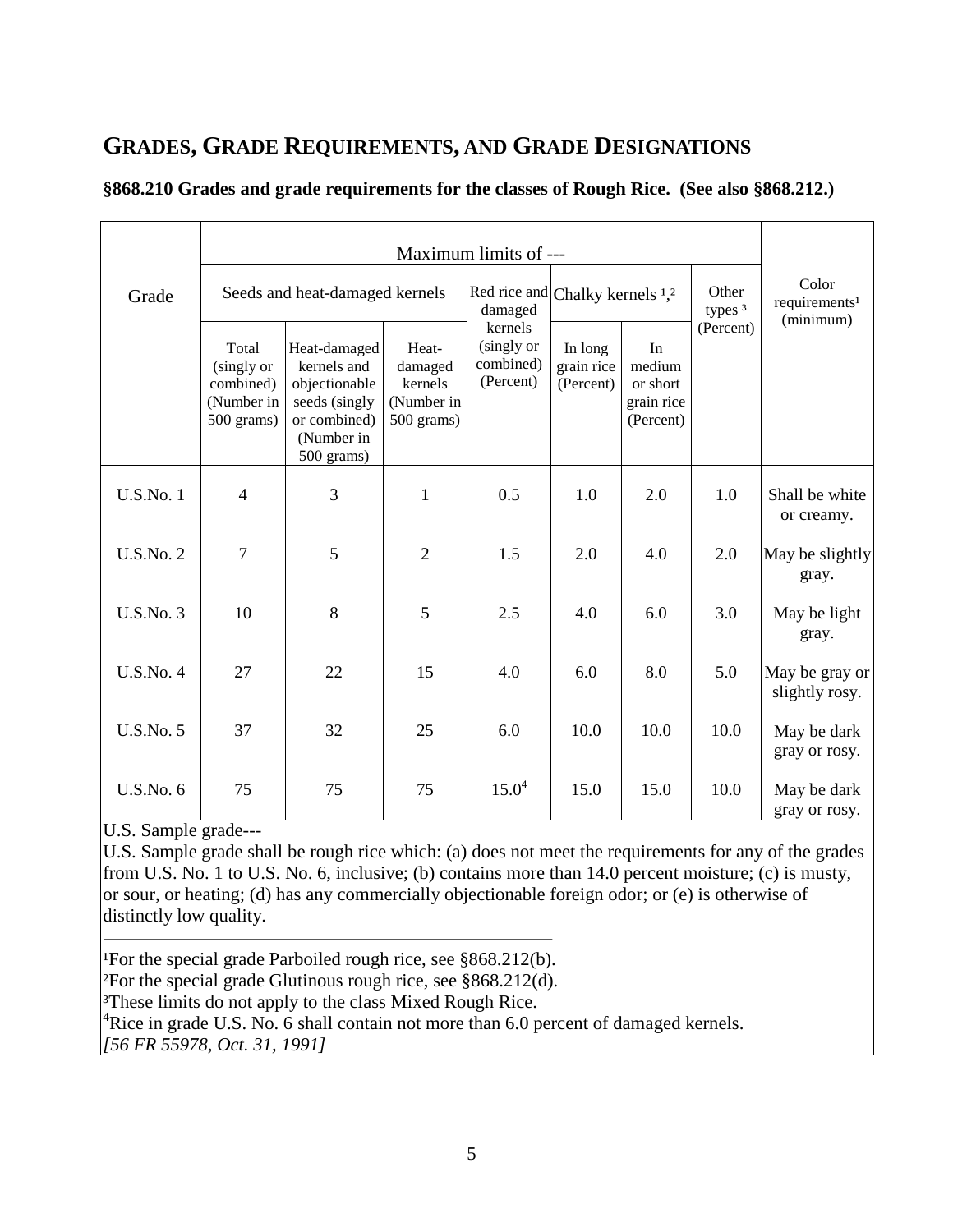#### <span id="page-10-0"></span>**§868.211 Grade designation.**

(a) The grade designation for all classes of rough rice shall include in the following order: (1) The letters "U.S." (2) the number of the grade or the words "Sample grade", as warranted; (3) the words "or better"' when applicable and requested by the applicant prior to inspection; (4) the class; (5) each applicable special grade (see §868.213); and (6) a statement of the milling yield.

(b) Mixed Rough rice information. For the class Mixed Rough rice, the following information shall be included in the Results section of the certificate in the following order:

- (1) The percentage of whole kernels of each type in the order of predominance;
- (2) The percentage of large broken kernels of each type in the order of predominance;
- (3) The percentage of material removed by the No. 6 sieve or the No. 6 sizing plate; and
- (4) The percentage of seeds, when applicable.

*Note: Large broken kernels other than long grain, in Mixed Rough Rice, shall be certificated as "medium or short grain." [74 FR 55442, Oct. 28, 2009]*

# <span id="page-10-1"></span>**SPECIAL GRADES, GRADE REQUIREMENTS, AND GRADE DESIGNATIONS**

#### <span id="page-10-2"></span>**§868.212 Special grades and requirements.**

A special grade, when applicable, is supplemental to the grade assigned under §868.210. Such special grades for rough rice are established and determined as follows:

(a) Infested rough rice. Tolerances for live insects for infested rough rice are defined according to sampling designations as follows:

(1) Representative sample. The representative sample consists of the work portion and the file sample if needed and when available. The rough rice (except when examined according to paragraph (a)(3) of this section will be considered infested if the representative sample contains two or more live weevils, or one live weevil and one or more other live insects injurious to stored rice or five or more other live insects injurious to stored rice.

(2) Lot as a whole (stationary). The lot as a whole is considered infested when two or more live weevils, or one live weevil and one or more other live insects injurious to stored rice, or five or more other live insects injurious to stored rice, or 15 or more live Angoumois moths or other live moths injurious to stored rice are found in, on, or about the lot.

(3) Sample as a whole during continuous loading/unloading. The minimum sample size for rice being sampled during continuous loading/unloading is 500 grams per each 100,000 pounds of rice. The sample as a whole is considered infested when a component (as defined in FGIS instructions) contains two or more live weevils, or one live weevil and one or more other live insects injurious to stored rice, or five or more other live insects injurious to stored rice.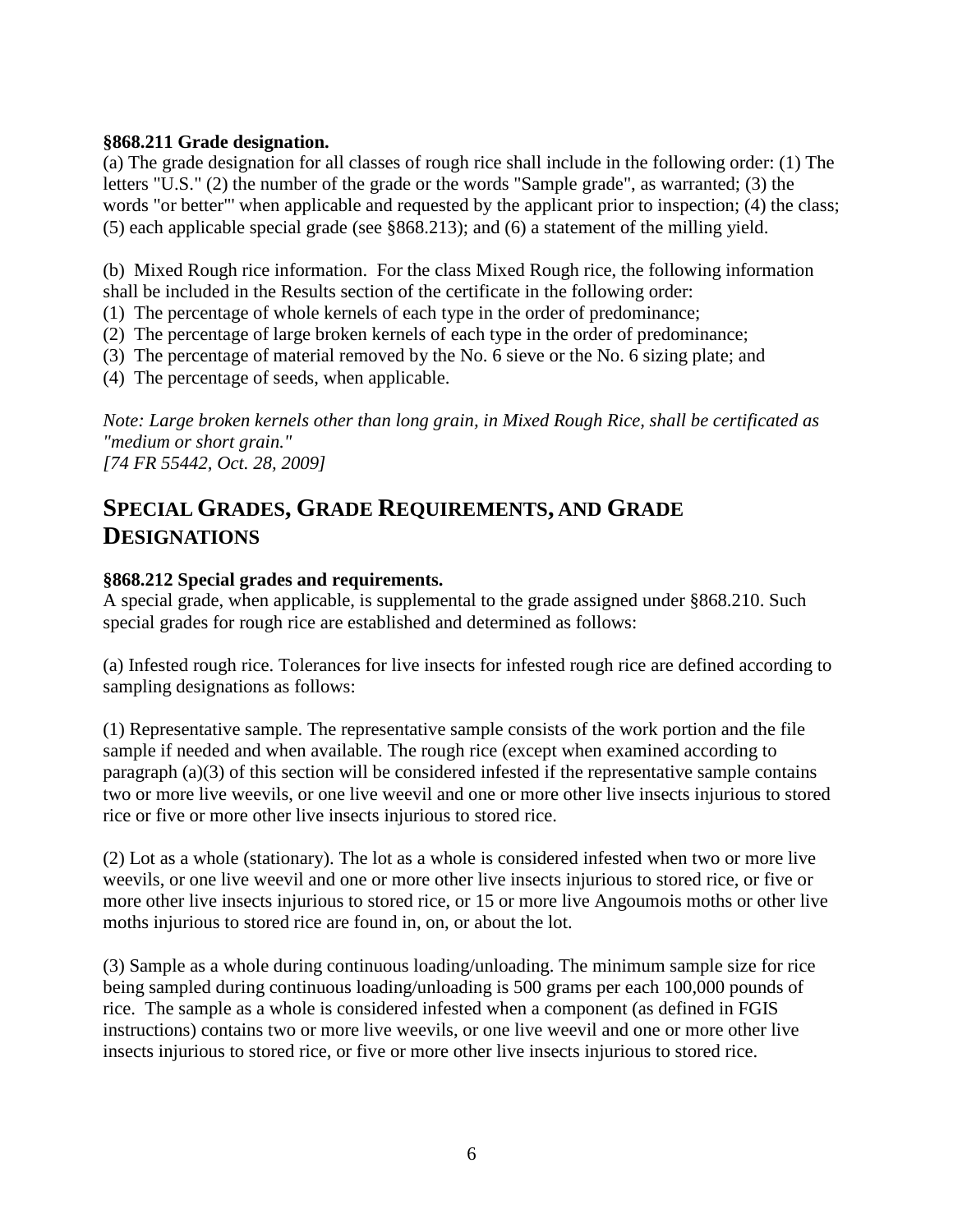(b) Parboiled rough rice. Parboiled rough rice shall be rough rice in which the starch has been gelatinized by soaking, steaming, and drying. Grades U.S. No. 1 to U.S. No. 6 inclusive shall contain not more than 10.0 percent of ungelatinized kernels. Grades U.S. No. 1 and U.S. No. 2 shall contain not more than 0.1 percent, grades U.S. No. 3 and U.S. No. 4 not more than 0.2 percent, and grades U.S. No. 5 and U.S. No. 6 not more than 0.5 percent of nonparboiled rice. If the rice is: (1) Not distinctly colored by the parboiling process, it shall be considered "Parboiled Light"; (2) distinctly but not materially colored by the parboiling process, it shall be considered "Parboiled"; (3) materially colored by the parboiling process, it shall be considered "Parboiled Dark." The color levels for "Parboiled Light," "Parboiled," and "Parboiled Dark" rice shall be in accordance with the interpretive line samples for parboiled rice.

*Note: The maximum limits for "Chalky kernels," "Heat-damaged kernels," "Kernels damaged by heat," and the "Color requirements" shown in §868.210 are not applicable to the special grade "Parboiled rough rice."*

(c) Smutty rough rice. Smutty rough rice shall be rough rice which contains more than 3.0 percent of smutty kernels.

(d) Glutinous rough rice. Glutinous rough rice shall be special varieties of rice (Oryza sativa L. glutinosa) which contain more than 50 percent chalky kernels. Grade U.S. No. 1 shall contain not more than 1.0 percent of nonchalky kernels, grade U.S. No. 2 not more than 2.0 percent of nonchalky kernels, grade U.S. No. 3 not more than 4.0 percent of nonchalky kernels, grade U.S. No. 4 not more than 6.0 percent of nonchalky kernels, and grade U.S. No. 5 not more than 10.0 percent of nonchalky kernels, and grade U.S. No. 6 not more than 15.0 percent of nonchalky kernels.

*Note: The maximum limits for "Chalky kernels" in §868.210 are not applicable to the special grade "Glutinous rough rice."*

(e) Aromatic rough rice. Aromatic rough rice shall be special varieties of rice (Oryza sativa L. scented) that have a distinctive and characteristic aroma; e.g., basmati and jasmine rice. *[42 FR 40869, Aug. 12, 1977, as amended at 54 FR 21406, May 18, 1989; 56 FR 55978, Oct. 31, 1991; 58 FR 68016, Dec. 23, 1993]*

#### <span id="page-11-0"></span>**§868.213 Special grade designation.**

The grade designation for infested, parboiled, smutty, glutinous, or aromatic rough rice shall include, following the class, the word(s) "Infested," "Parboiled Light," "Parboiled," "Parboiled Dark," "Smutty," "Glutinous," or "Aromatic," as warranted, and all other information prescribed in §§868.211.

*[58 FR 68016, Dec. 23, 1993*]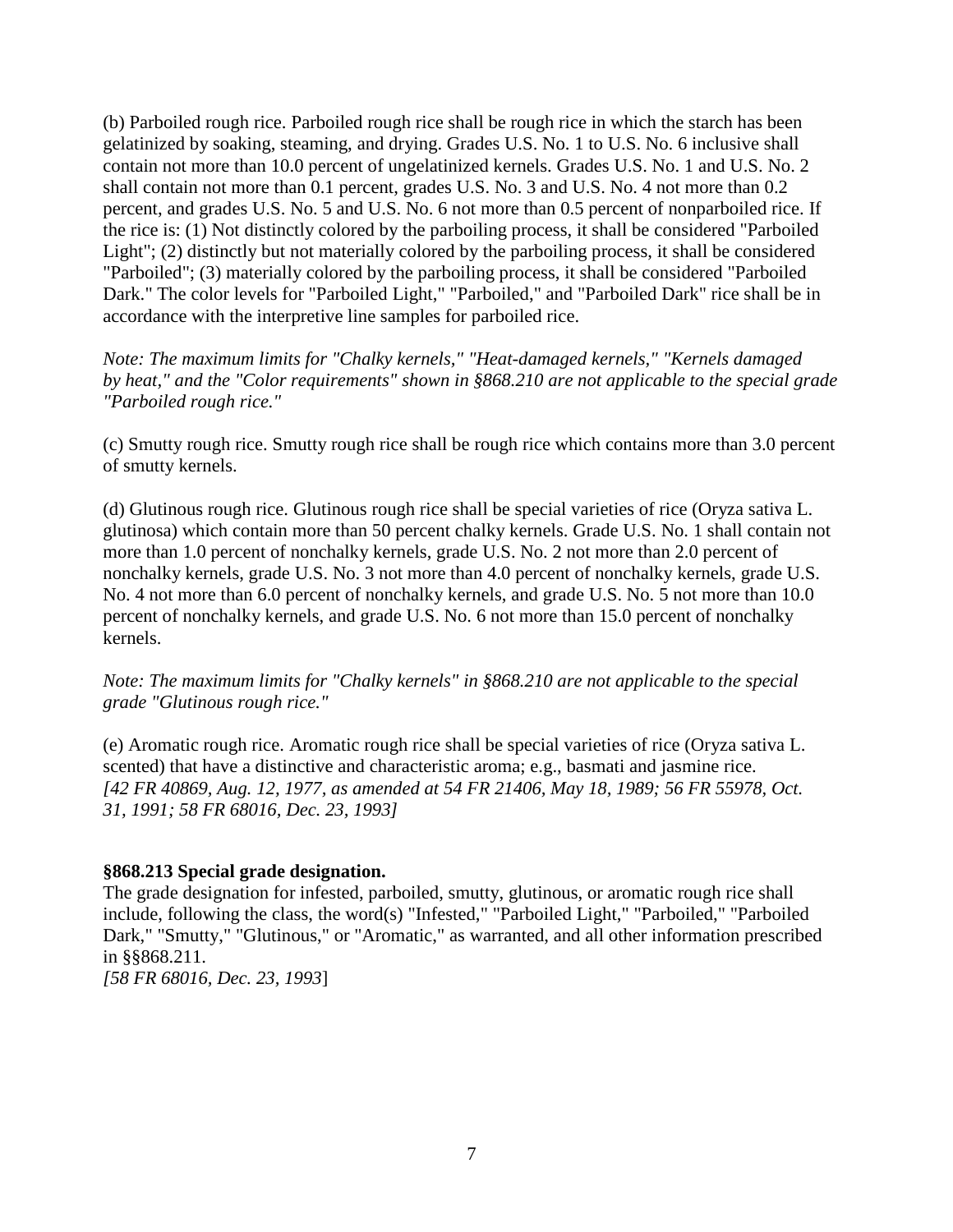# <span id="page-12-0"></span>**UNITED STATES STANDARDS FOR BROWN RICE FOR PROCESSING**

Effective November 27, 2009

*Note to the Subpart: Compliance with the provisions of these standards does not excuse failure to comply with the provisions of the Federal Food, Drug, and Cosmetic Act, or other Federal laws. Source: 42 FR 40869, Aug. 12, 1977; 42 FR 64356, Dec. 23, 1977, unless otherwise noted.*

#### <span id="page-12-1"></span>**TERMS DEFINED**

#### <span id="page-12-2"></span>**§868.251 Definition of brown rice for processing.**

Rice (Oryza sativa L.) which consists of more than 50.0 percent of kernels of brown rice, and which is intended for processing to milled rice.

#### <span id="page-12-3"></span>**§868.252 Definition of other terms.**

For the purposes of these standards, the following terms shall have the meanings stated below:

- (a) Broken kernels. Kernels of rice which are less than three-fourths of whole kernels.
- (b) Brown rice. Whole or broken kernels of rice from which the hulls have been removed.
- (c) Chalky kernels. Whole or broken kernels of rice which are one-half or more chalky.
- (d) Classes. There are four classes of brown rice for processing.

Long Grain Brown Rice for Processing. Medium Grain Brown Rice for Processing. Short Grain Brown Rice for Processing. Mixed Brown Rice for Processing.

Classes shall be based on the percentage of whole kernels, broken kernels, and types of rice.

(1) "Long-grain brown rice for processing" shall consist of brown rice for processing which contains more than 25.0 percent of whole kernels of brown rice and not more than 10.0 percent of whole or broken kernels of medium or short-grain rice.

(2) "Medium-grain brown rice for processing" shall consist of brown rice for processing which contains more than 25.0 percent of whole kernels of brown rice and not more than 10.0 percent of whole or broken kernels of long-grain rice or whole kernels of short-grain rice.

(3) "Short-grain brown rice for processing" shall consist of brown rice for processing which contains more than 25.0 percent of whole kernels of brown rice and not more than 10.0 percent of whole or broken kernels of long-grain rice or whole kernels of medium-grain rice.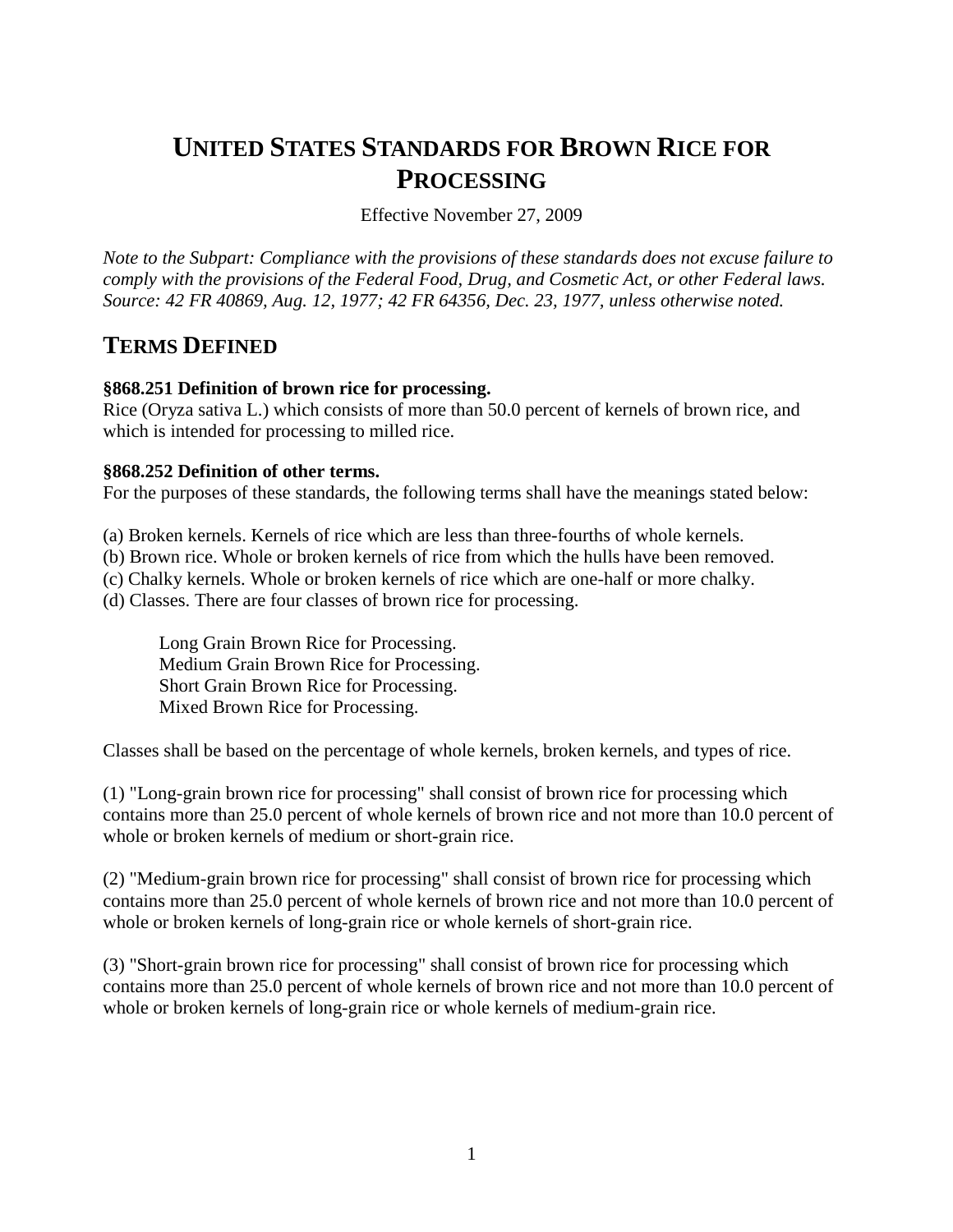(4) "Mixed brown rice for processing" shall be brown rice for processing which contains more than 25.0 percent of whole kernels of brown rice and more than 10.0 percent of ``other types'' as defined in paragraph (i) of this section.

(e) Damaged kernels. Whole or broken kernels of rice which are distinctly discolored or damaged by water, insects, heat, or any other means (including parboiled kernels in nonparboiled rice and smutty kernels). "Heat-damaged kernels" (see paragraph (f) of this section) shall not function as damaged kernels.

(f) Heat-damaged kernels. Whole or broken kernels of rice which are materially discolored and damaged as a result of heating and parboiled kernels in nonparboiled rice which are as dark as, or darker in color than, the interpretive line for heat-damaged kernels.

(g) Milling yield. An estimate of the quantity of whole kernels and total milled rice (whole and broken kernels combined) that is produced in the milling of brown rice for processing to a wellmilled degree.

(h) Objectionable seeds. Whole or broken seeds other than rice, except seeds of Echinochloa crusgalli (commonly known as barnyard grass, watergrass, and Japanese millet).

(i) Other types. (1) Whole kernels of: (i) Long grain rice in medium or short grain rice and medium or short grain rice in long grain rice, (ii) medium grain rice in long or short grain rice, (iii) short grain rice in long or medium grain rice, (2) broken kernels of long grain rice in medium or short grain rice and broken kernels of medium or short grain rice in long grain rice. *Note: Broken kernels of medium grain rice in short grain rice and broken kernels of short grain rice in medium grain rice shall not be considered other types.* 

(j) Paddy Kernels. Whole or broken unhulled kernels and whole or broken kernels of rice having a portion or portions of the hull remaining which cover one-half (1/2) or more of the whole or broken kernel.

(k) Red rice. Whole or broken kernels of rice on which the bran is distinctly red in color.

(l) Related material. All by-products of a paddy kernel, such as the outer glumes, lemma, palea, awn, embryo, and bran layers.

(m) Seeds. Whole or broken seeds of any plant other than rice.

(n) Smutty kernels. Whole or broken kernels of rice which are distinctly infected by smut.

(o) Types of rice. There are three types of brown rice for processing:

Long grain Medium grain Short grain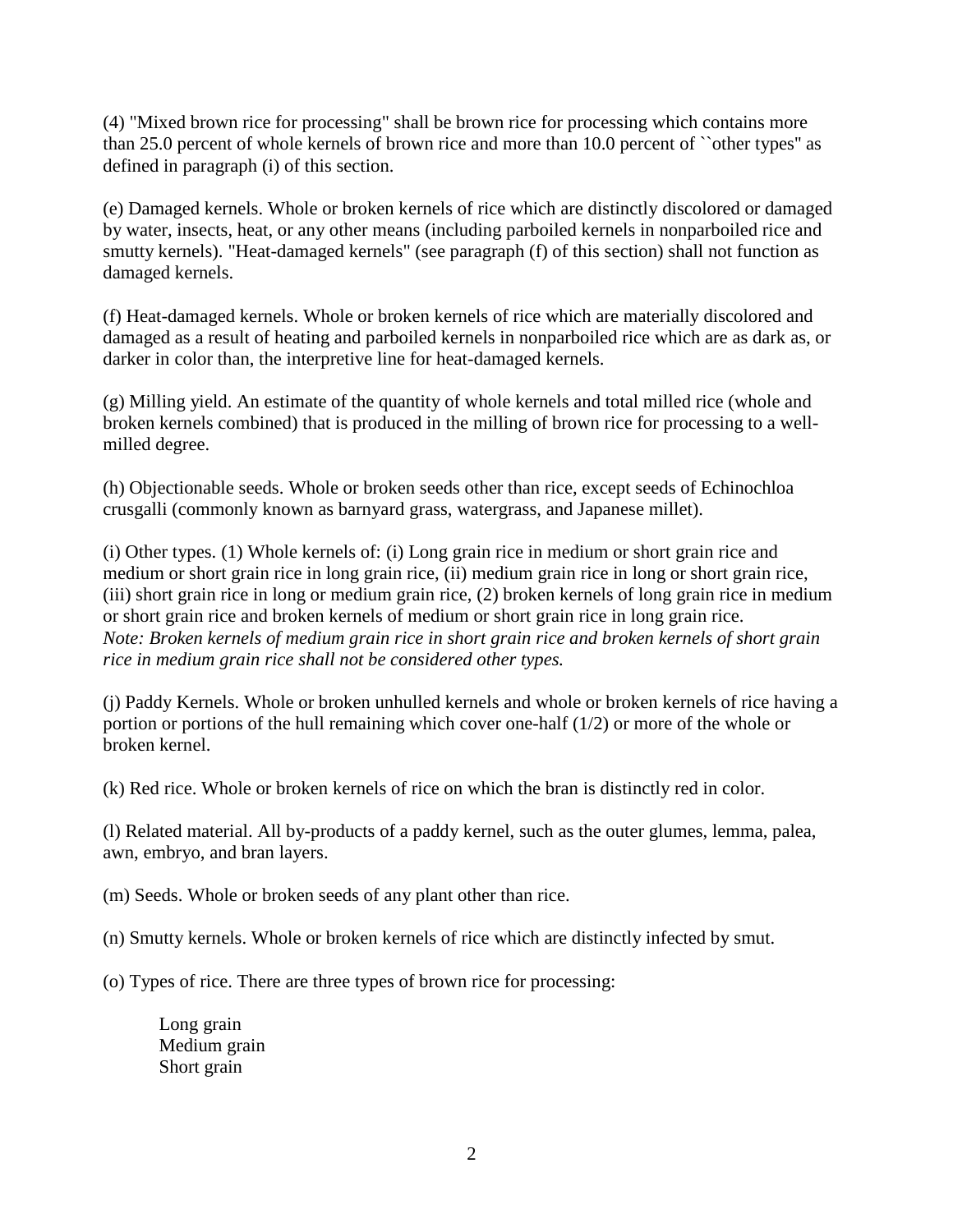Types shall be based on the length/width ratio of kernels of rice that are unbroken and the width, thickness, and shape of kernels of rice that are broken as prescribed in FGIS instructions.

(p) Ungelantinized kernels. Whole or broken kernels of parboiled rice with distinct white or chalky areas due to incomplete gelatinization of the starch.

(q) Unrelated material. All matter other than rice, related material, and seeds.

(r) Well-milled kernels. Whole or broken kernels of rice from which the hulls and practically all of the embryos and the bran layers have been removed.

(s) Whole kernels. Unbroken kernels of rice and broken kernels of rice which are at least threefourths of an unbroken kernel.

(t) 6 plate. A laminated metal plate 0.142-inch thick, with a top lamina 0.051-inch thick, perforated with rows of round holes 0.0938 (6/64) inch in diameter, and a bottom lamina 0.091-inch thick, without perforations.

(u) 6 1/2 sieve. A metal sieve 0.032-inch thick, perforated with rows of round holes 0.1016 (6 1/2 /64) inch in diameter.

*[13 FR 9479, Dec. 31, 1948, as amended at 44 FR 73008, Dec. 17, 1979; 47 FR 34516, Aug. 10, 1982; 54 FR 21403, 21406, May 18, 1989; 54 FR 51344, Dec. 14, 1989]*

# <span id="page-14-0"></span>**PRINCIPLES GOVERNING APPLICATION OF STANDARDS**

#### <span id="page-14-1"></span>**§868.253 Basis of determination.**

The determination of kernels damaged by heat, heat-damaged kernels, parboiled kernels in nonparboiled rice, and the special grade Parboiled brown rice for processing shall be on the basis of the brown rice for processing after it has been milled to a well-milled degree. All other determinations shall be on the basis of the original sample. Mechanical sizing of kernels shall be adjusted by handpicking as prescribed in FGIS instructions, or by any method which gives equivalent results.

*[42 FR 40869, Aug. 12, 1977; 42 FR 64356, Dec. 23, 1977, as amended at 47 FR 34516, Aug. 10, 1982; 54 FR 21403, 21406, May 18, 1989]*

## <span id="page-14-2"></span>**§868.254 Broken kernels determination.**

Broken kernels shall be determined by the use of equipment and procedures prescribed in FGIS instructions, 2/ or by any method which gives equivalent results.

*[42 FR 40869, Aug. 12, 1977; 42 FR 64356, Dec. 23, 1977, as amended at 47 FR 34516, Aug. 10, 1982; 54 FR 21403, May 18, 1989. Redesignated at 54 FR 21406, May 18, 1989*]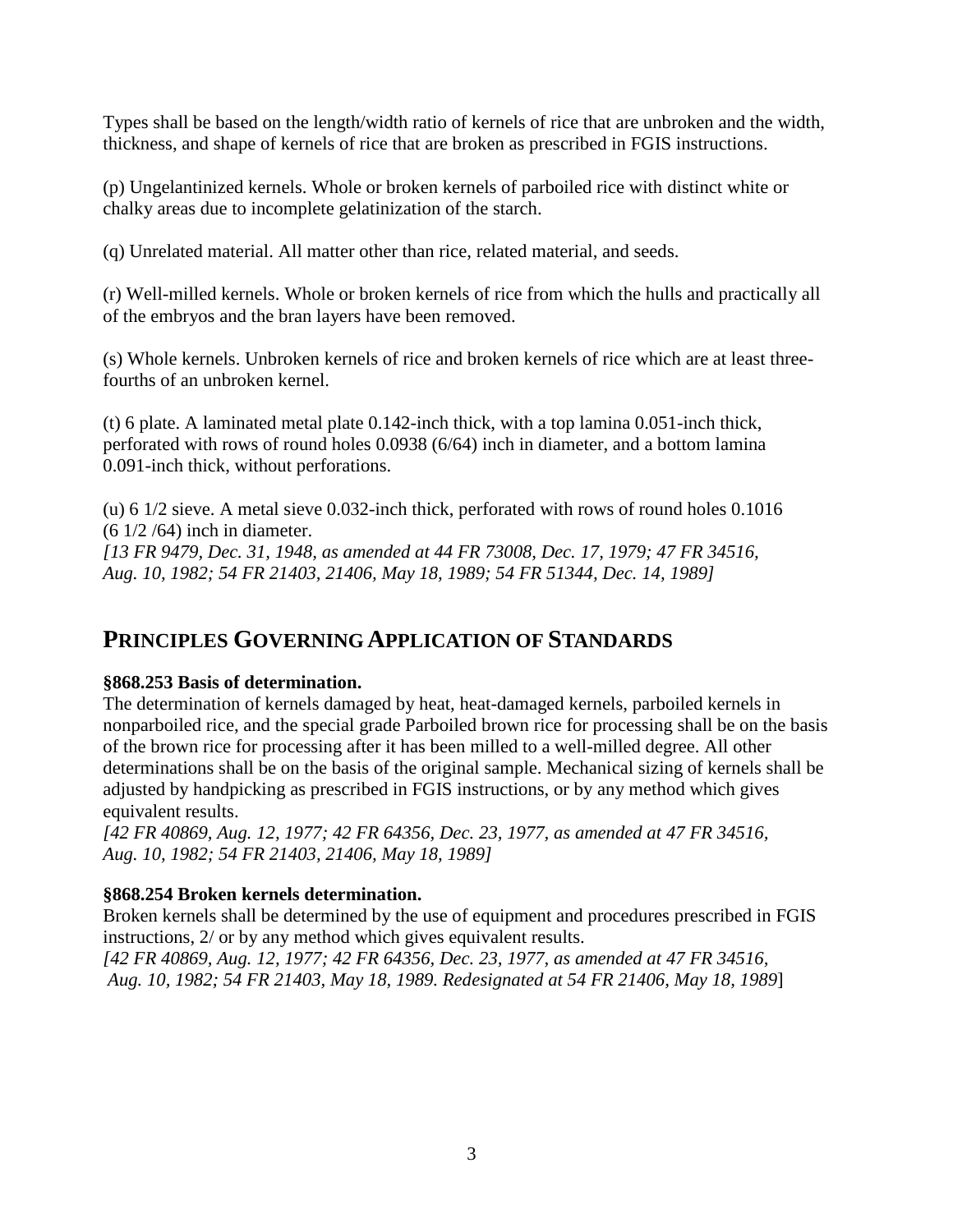#### <span id="page-15-0"></span>**§868.255 Interpretive line samples.**

Interpretive line samples showing the official scoring line for factors that are determined by visual observation shall be maintained by the Federal Grain Inspection Service, U.S. Department of Agriculture, and shall be available for reference in all inspection offices that inspect and grade rice. *[42 FR 40869, Aug. 12, 1977; 42 FR 64356, Dec. 23, 1977, as amended at 47 FR 34516, Aug.10, 1982; 54 FR 21403, May 18, 1989. Redesignated at 54 FR 21406, May 18, 1989]*

#### <span id="page-15-1"></span>**§868.256 Milling requirements.**

In determining milling yield (see  $\S 868.252(g)$ ) in brown rice for processing, the degree of milling shall be equal to, or better than, that of the interpretive line sample for "well-milled" rice. *[42 FR 40869, Aug. 12, 1977. Redesignated at 21406, May 18, 1989]* 

#### <span id="page-15-2"></span>**§868.257 Milling yield determination.**

Milling yield shall be determined by the use of an approved device in accordance with procedures prescribed in FGIS instructions. For the purpose of this paragraph, "approved device" shall include the McGill Miller No. 3 and any other equipment that is approved by the Administrator as giving equivalent results.

*Note: Milling yield shall not be determined when the moisture content of the brown rice for processing exceeds 18.0 percent.*

*[42 FR 40869, Aug. 12, 1977; 42 FR 64356, Dec. 23, 1977, as amended at 47 FR 34516, Aug.10, 1982; 54 FR 21403, May 18, 1989. Redesignated at 54 FR 21406, May 18, 1989]*

#### <span id="page-15-3"></span>**§868.258 Moisture.**

Water content in brown rice for processing as determined by an approved device in accordance with procedures prescribed in FGIS instructions. For the purpose of this paragraph, "approved device" shall include the Motomco Moisture Meter and any other equipment that is approved by the Administrator as giving equivalent results.

[42 FR 40869, Aug. 12, 1977; 42 FR 64356, Dec. 23, 1977, as amended at 47 FR 34516, Aug. 10, 1982; 54 FR 21403, May 18, 1989. Redesignated at 54 FR 21406, May 18, 1989]

#### <span id="page-15-4"></span>**§868.259 Percentages.**

(a) Rounding. Percentages are determined on the basis of weight and are rounded as follows:

(1) When the figure to be rounded is followed by a figure greater than or equal to 5, round to the next higher figure; e.g., report 6.36 as 6.4, 0.35 as 0.4, and 2.45 as 2.5.

(2) When the figure to be rounded is followed by a figure less than 5, retain the figure, e.g., report 8.34 as 8.3 and 1.22 and 1.2.

(b) Recording. All percentages, except for milling yield, are stated in whole and tenth percent to the nearest tenth percent. Milling yield is stated to the nearest whole percent. *[54 FR 21406, May 18, 1989]*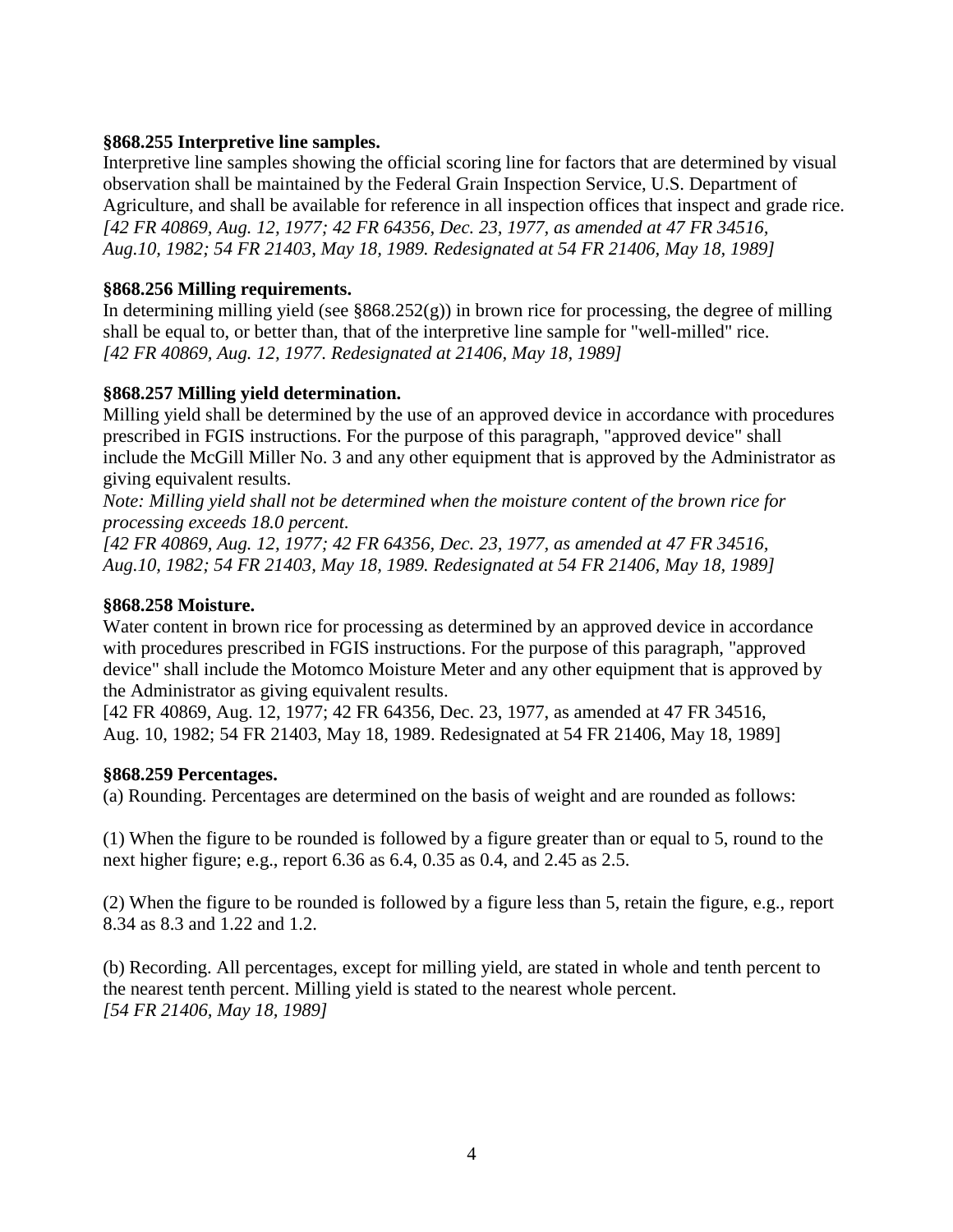#### <span id="page-16-0"></span>**§868.260 Information.**

Requests for the Rice Inspection Handbook, Equipment Handbook, or for information concerning approved devices and procedures, criteria for approved devices, and requests for approval of devices should be directed to the U.S. Department of Agriculture, Federal Grain Inspection Service, P.O. Box 96454, Washington, DC 20090-96454, or any field office or cooperator. *[54 FR 21406, May 18, 1989]*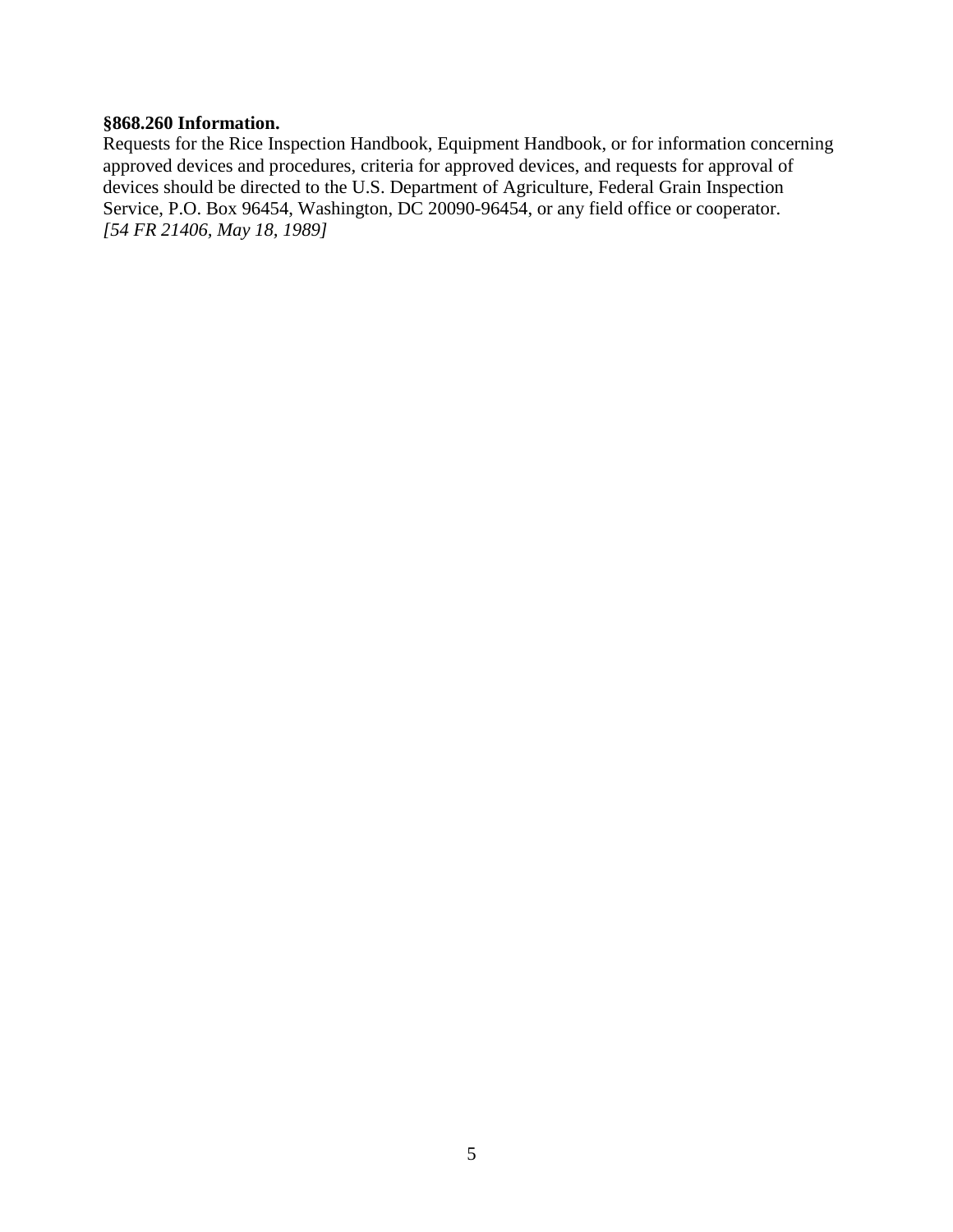# **GRADES, GRADE REQUIREMENTS, AND GRADE DESIGNATIONS**

|  |  |  |  | §868.261 Grade and grade requirements for the classes of brown rice for processing. (See also §868.263.) |  |
|--|--|--|--|----------------------------------------------------------------------------------------------------------|--|
|  |  |  |  |                                                                                                          |  |

<span id="page-17-0"></span>

|                  |                                                 | Maximum limits of-- |                                      |                                       |                                |                                            |               |                                                |           |                      |
|------------------|-------------------------------------------------|---------------------|--------------------------------------|---------------------------------------|--------------------------------|--------------------------------------------|---------------|------------------------------------------------|-----------|----------------------|
|                  | Paddy kernels<br>Seeds and heat-damaged kernels |                     |                                      |                                       |                                | Red rice and                               | Chalky        | <b>Broken</b>                                  | Other     | Well-milled          |
| Grade            | Percent                                         | in 500              | Number Total (singly or<br>combined) | Heat-<br>damaged                      | Objectionable<br>seeds (number | damaged kernels<br>(singly or<br>combined) | kernels $1,2$ | kernels<br>removed by a<br>6 plate or a 6      | Types $4$ | kernels<br>(percent) |
|                  |                                                 | grams               | (number in $500$ )<br>grams)         | kernels<br>(number in<br>$500$ grams) | in $500$ grams)                | (Percent)                                  |               | $\frac{1}{2}$ sieve $\frac{3}{2}$<br>(percent) |           |                      |
| <b>U.S. No.1</b> | $---$                                           | 20                  | 10                                   | 1                                     | 2                              | 1.0                                        | 2.0           | 1.0                                            | 1.0       | 1.0                  |
| <b>U.S. No.2</b> | 2.0                                             | $---$               | 40                                   | $\overline{2}$                        | 10                             | 2.0                                        | 4.0           | 2.0                                            | 2.0       | 3.0                  |
| <b>U.S. No.3</b> | 2.0                                             | $---$               | 70                                   | $\overline{4}$                        | 30                             | 4.0                                        | 6.0           | 3.0                                            | 5.0       | 10.0                 |
| <b>U.S. No.4</b> | 2.0                                             | $---$               | 100                                  | 8                                     | 35                             | 8.0                                        | 8.0           | 4.0                                            | 10.0      | 10.0                 |
| <b>U.S. No.5</b> | 2.0                                             | $---$               | 150                                  | 15                                    | 50                             | 15.0                                       | 15.0          | 6.0                                            | 10.0      | 10.0                 |
|                  |                                                 |                     |                                      |                                       |                                |                                            |               |                                                |           |                      |

<span id="page-17-1"></span>U.S. Sample grade

U.S. Sample grade shall be brown rice for processing which (a) does not meet the requirements for any of the grades from U.S. No. 1 to U.S. No. 5, inclusive; (b) contains more than 14.5 percent of moisture; (c) is musty, or sour, or heating; (d) has any commercially objectionable foreign odor; or (g) is otherwise of distinctly low quality.

<sup>1</sup>For the special grade Parboiled brown rice for processing, see  $868.263(a)$ .

<sup>2</sup> For the special grade Glutinous brown rice for processing, see 868.263(c).

<sup>3</sup> Plates should be used for southern production rice and sieves should be used for western production rice, but any device or method which gives equivalent results may be used.

<sup>4</sup>These limits do not apply to the class Mixed Brown Rice for Processing.

*[56 FR 55979, Oct. 31, 1991]*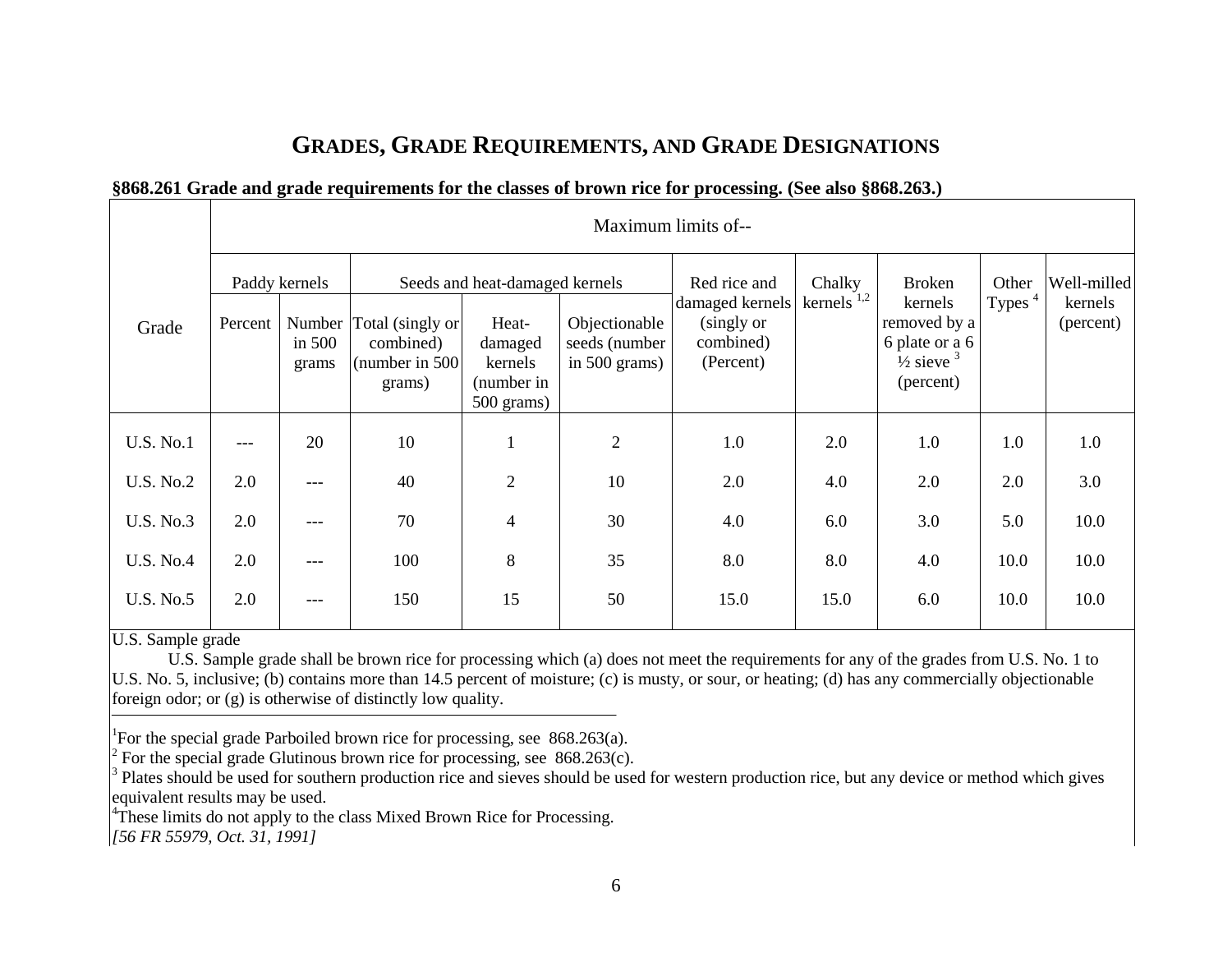#### <span id="page-18-0"></span>**§868.262 Grade designation.**

<span id="page-18-1"></span>(a)The grade designation for all classes of brown rice for processing shall include in the following order: (1) The letters "U.S."'; (2) the number of the grade or the words "Sample grade," as warranted; (3) the words "or better," when applicable and requested by the applicant prior to inspection; (4) the class; and (5) each applicable special grade (see §868.264).

(b) Mixed Brown rice for Processing information. For the class Mixed Brown rice for processing, the following information shall be included in the Results section of the certificate in the following order:

(1) The percentage of whole kernels of each type in the order of predominance;

(2) The percentage of broken kernels of each type in the order of predominance, when applicable; and

(3) The percentage of seeds, related material, and unrelated material.

*Note: Broken kernels other than long grain, in Mixed Brown Rice for Processing, shall be certificated as "medium or short grain." [74 FR 55442, Oct. 28, 2009]*

## **SPECIAL GRADES, GRADE REQUIREMENTS, AND GRADE DESIGNATIONS**

#### <span id="page-18-2"></span>**§868.263 Special grades and special grade requirements.**

A special grade, when applicable, is supplemental to the grade assigned under §868.262. Such special grades for brown rice for processing are established and determined as follows:

(a) Parboiled brown rice for processing. Parboiled brown rice for processing shall be rice in which the starch has been gelatinized by soaking, steaming, and drying. Grades U.S. Nos. 1 to 5, inclusive, shall contain not more than 10.0 percent of ungelatinized kernels. Grades U.S. No. 1 and U.S. No. 2 shall contain not more than 0.1 percent, grades U.S. No. 3 and U.S. No. 4 not more than 0.2 percent, and grade U.S. No. 5 not more than 0.5 percent of nonparboiled rice. Note: The maximum limits for "Chalky kernels," "Heat-damaged kernels," and "Kernels damaged by heat" shown in §868.261 are not applicable to the special grade "Parboiled brown rice for processing."

(b) Smutty brown rice for processing. Smutty brown rice for processing shall be rice which contains more than 3.0 percent of smutty kernels.

(c) Glutinous brown rice for processing. Glutinous brown rice for processing shall be special varieties of rice (Oryza sativa L. glutinosa) which contain more than 50 percent chalky kernels. Grade U.S. No. 1 shall contain not more than 1.0 percent of nonchalky kernels, grade U.S. No. 2 not more than 2.0 percent of nonchalky kernels, grade U.S. No. 3 not more than 4.0 percent of nonchalky kernels, grade U.S. No. 4 not more than 6.0 percent of nonchalky kernels, and grade U.S. No. 5 not more than 10.0 percent of nonchalky kernels.

*Note: The maximum limits for "Chalky kernels" in §868.261 are not applicable to the special grade "Glutinous brown rice for processing."*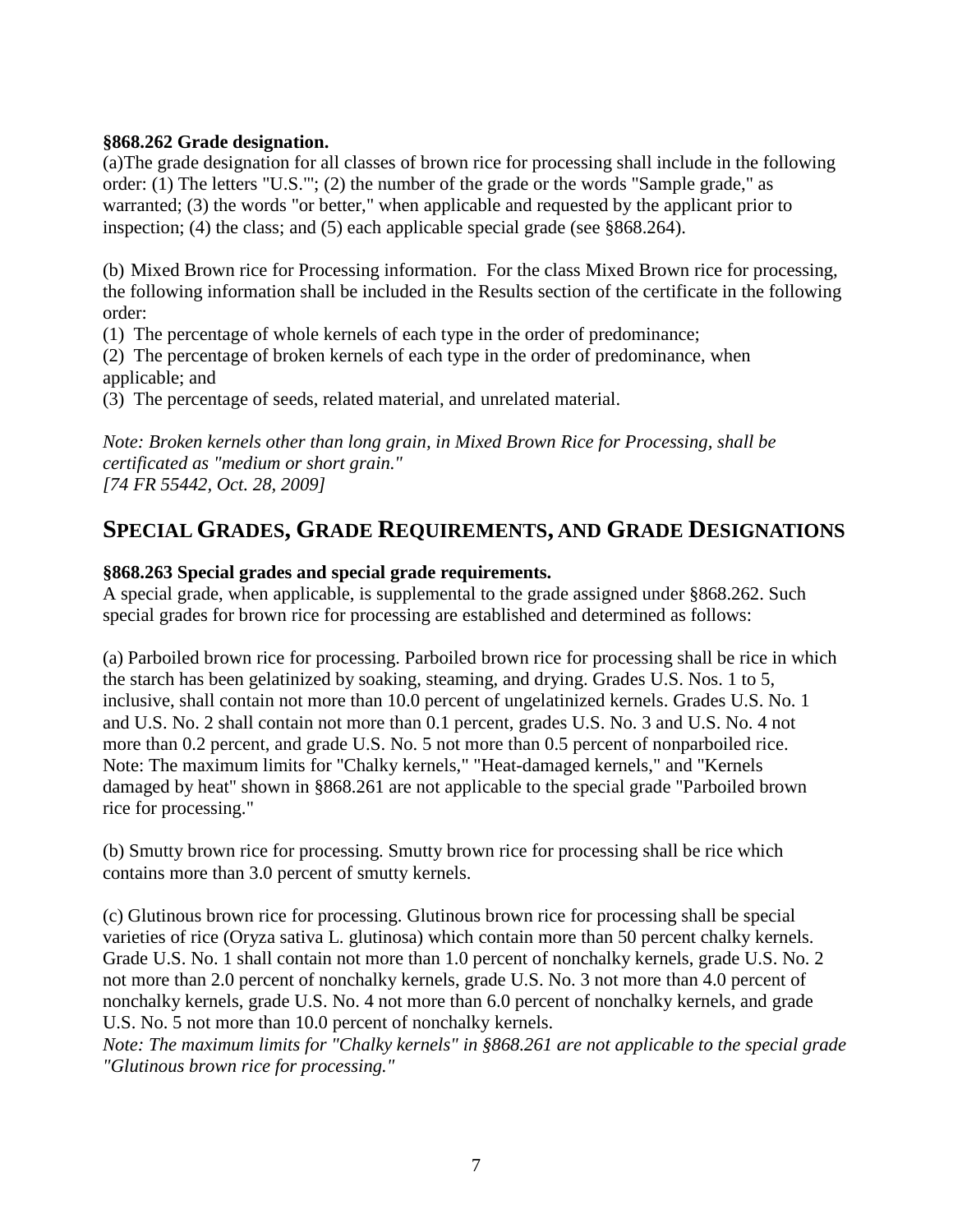(d) Aromatic brown rice for processing. Aromatic brown rice for processing shall be special varieties of rice (Oryza sativa L. scented) that have a distinctive and characteristic aroma; e.g., basmati and jasmine rice.

*[42 FR 40869, Aug. 12, 1977; 42 FR 64356, Dec. 23, 1977, as amended at 56 FR 55979, Oct.31, 1991; 58 FR 68016, Dec. 23, 1993]*

#### <span id="page-19-0"></span>**§868.264 Special grade designation.**

The grade designation for parboiled, smutty, glutinous, or aromatic brown rice for processing shall include, following the class, the word(s) "Parboiled," "Smutty," "Glutinous," or "Aromatic," as warranted, and all other information prescribed in 1A68.262. *[58 FR 68016, Dec. 23, 1993]*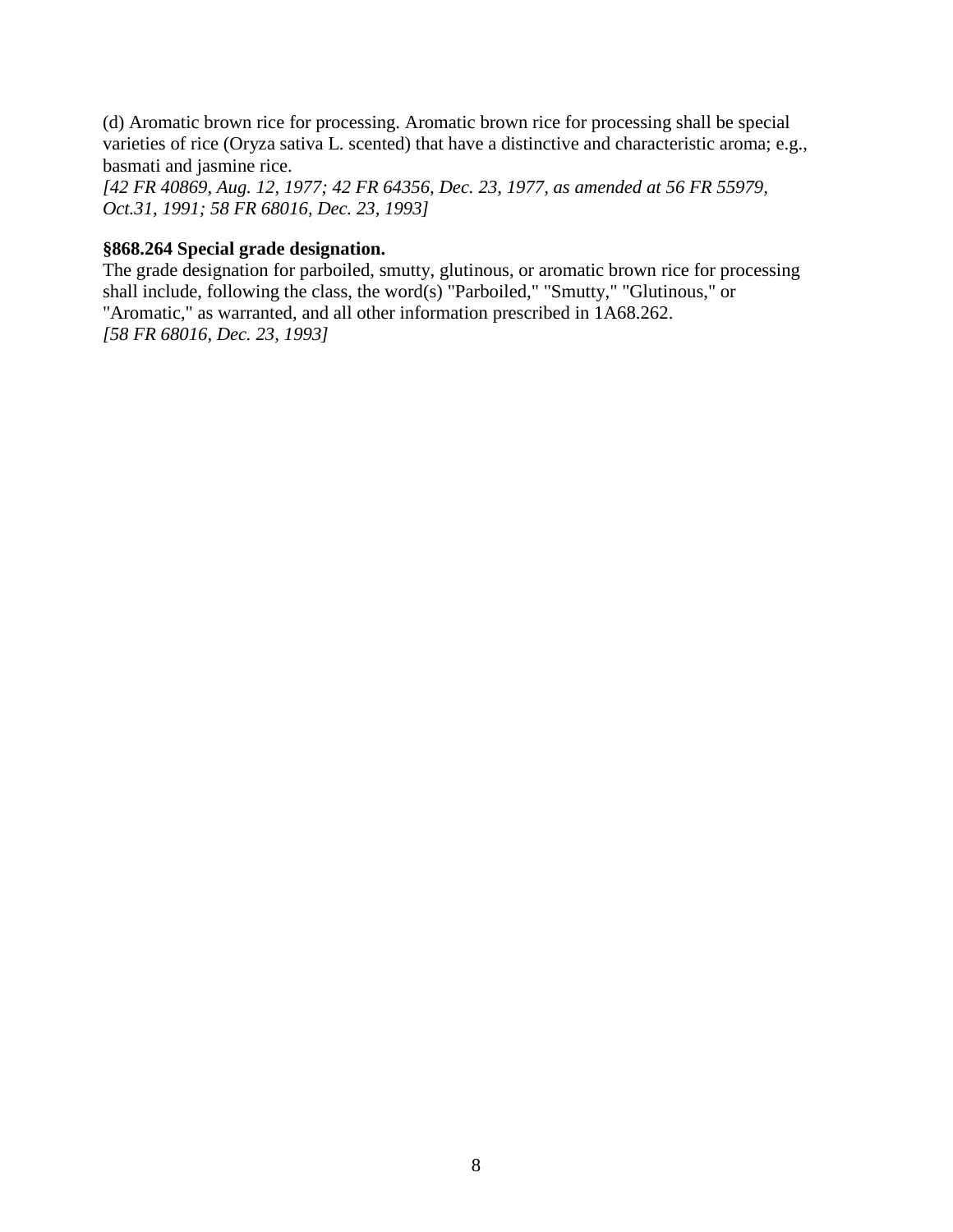# <span id="page-20-0"></span>**UNITED STATES STANDARDS FOR MILLED RICE**

Effective November 27, 2009

*Note to the Subpart: Compliance with the provisions of these standards does not excuse failure to comply with the provisions of the Federal Food, Drug, and Cosmetic Act, or other Federal laws. Source: 42 FR 40869, Aug. 12, 1977; 42 FR 64356, Dec. 23, 1977, unless otherwise noted.* 

## <span id="page-20-1"></span>**TERMS DEFINED**

#### <span id="page-20-2"></span>**§868.301 Definition of milled rice.**

Whole or broken kernels of rice (Oryza sativa L.) from which the hulls and at least the outer bran layers have been removed and which contain not more than 10.0 percent of seeds, paddy kernels, or foreign material, either singly or combined. *[48 FR 24859, June 3, 1983]*

#### <span id="page-20-3"></span>**§868.302 Definition of other terms.**

For the purposes of these standards, the following terms shall have the meanings stated below:

(a) Broken kernels. Kernels of rice which are less than three-fourths of whole kernels.

(b) Brown rice. Whole or broken kernels of rice from which the hulls have been removed.

(c) Chalky kernels. Whole or broken kernels of rice which are one-half or more chalky.

(d) Classes. There are seven classes of milled rice. The following four classes shall be based on the percentage of whole kernels, and types of rice:

Long Grain Milled Rice. Medium Grain Milled Rice. Short Grain Milled Rice. Mixed Milled Rice.

The following three classes shall be based on the percentage of whole kernels and of broken kernels of different size:

Second Head Milled Rice. Screenings Milled Rice. Brewers Milled Rice.

(1) "Long grain milled rice" shall consist of milled rice which contains more than 25.0 percent of whole kernels of milled rice and in U.S. Nos. 1 through 4 not more than 10.0 percent of whole or broken kernels of medium or short grain rice. U.S. No. 5 and U.S. No. 6 long grain milled rice shall contain not more than 10.0 percent of whole kernels of medium or short grain milled rice (broken kernels do not apply).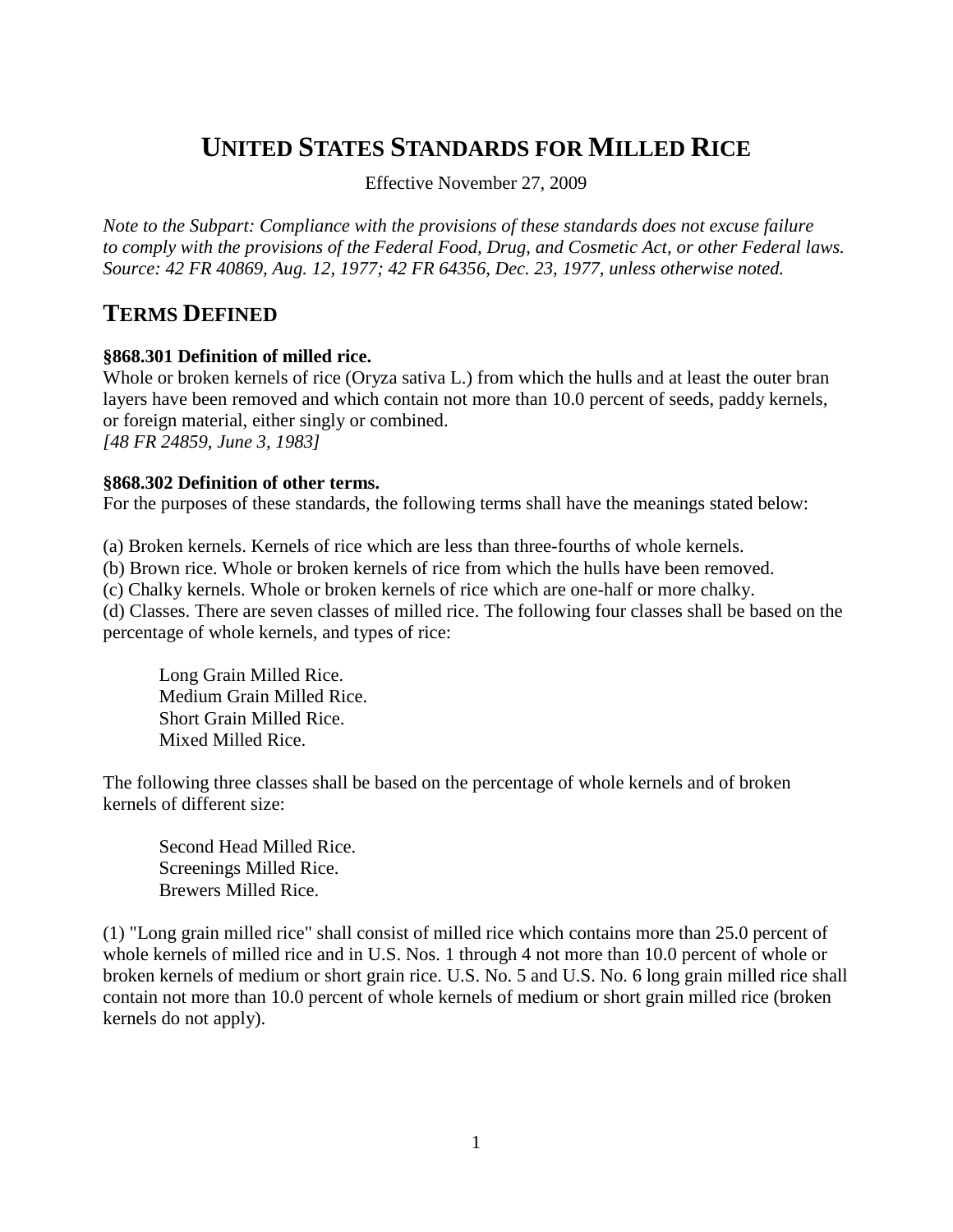(2) "Medium grain milled rice"' shall consist of milled rice which contains more than 25.0 percent of whole kernels of milled rice and in U.S. Nos. 1 through 4 not more than 10.0 percent of whole or broken kernels of long grain rice or whole kernels of short grain rice. U.S. No. 5 and U.S. No 6 medium grain milled rice shall contain not more than 10.0 percent of whole kernels of long or short grain milled rice (broken kernels do not apply).

(3) "Short grain milled rice" shall consist of milled rice which contains more than 25.0 percent of whole kernels of milled rice and in U.S. Nos. 1 through 4 not more than 10.0 percent of whole or broken kernels of long grain rice or whole kernels of medium grain rice. U.S. No. 5 and U.S. No. 6 short grain milled rice shall contain not more than 10.0 percent of whole kernels of long or medium grain milled rice (broken kernels do not apply).

(4) "Mixed milled rice" shall consist of milled rice which contains more than 25.0 percent of whole kernels of milled rice and more than 10.0 percent of "other types" as defined in paragraph of this section. U.S. No. 5 and U.S. No. 6 mixed milled rice shall contain more than 10.0 percent of whole kernels of "other type" (broken kernels do not apply).

(5) "Second head milled rice" shall consist of milled rice which, when determined in accordance with §868.303, contains:

(i) Not more than (a) 25.0 percent of whole kernels, (b) 7.0 percent of broken kernels removed by a 6 plate, (c) 0.4 percent of broken kernels removed by a 5 plate, and (d) 0.05 percent of broken kernels passing through a 4 sieve (southern production); or

(ii) Not more than (a) 25.0 percent of whole kernels, (b) 50.0 percent of broken kernels passing through a 6 1/2 sieve, and (c) 10.0 percent of broken kernels passing through a 6 sieve (western production).

(6) "Screenings milled rice" shall consist of milled rice which, when determined in accordance with §868.303, contains:

(i) Not more than (a) 25.0 percent of whole kernels, (b) 10.0 percent of broken kernels removed by a 5 plate, and (c) 0.2 percent of broken kernels passing through a 4 sieve (southern production); or

(ii) Not more than (a) 25.0 percent of whole kernels and (b) 15.0 percent of broken kernels passing through a 5 1/2 sieve; and more than (c) 50.0 percent of broken kernels passing through a 6 1/2 sieve and (d) 10.0 percent of broken kernels passing through a 6 sieve (western production).

(7) "Brewers milled rice" shall consist of milled rice which, when determined in accordance with §868.303, contains not more than 25.0 percent of whole kernels and which does not meet the kernel-size requirements for the class Second Head Milled Rice or Screenings Milled Rice.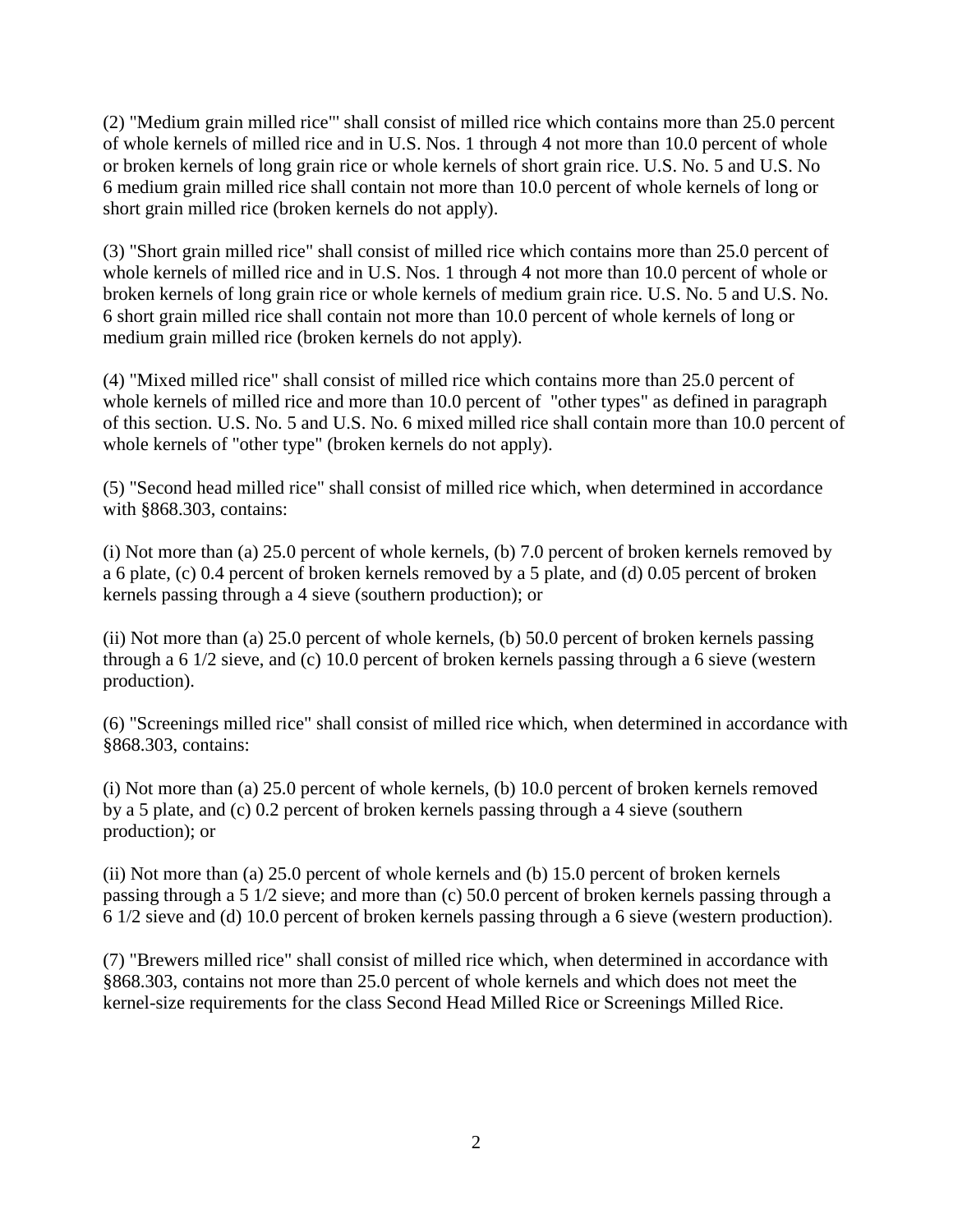(e) Damaged kernels. Whole or broken kernels of rice which are distinctly discolored or damaged by water, insects, heat, or any other means, and parboiled kernels in nonparboiled rice. "Heat-damaged kernels" (see paragraph (g) of this section) shall not function as damaged kernels.

(f) Foreign material. All matter other than rice and seeds. Hulls, germs, and bran which have separated from the kernels of rice shall be considered foreign material.

(g) Heat-damaged kernels. Whole or broken kernels of rice which are materially discolored and damaged as a result of heating and parboiled kernels in nonparboiled rice which are as dark as, or darker in color than, the interpretive line for heat-damaged kernels.

(h) Objectionable seeds. Seeds other than rice, except seeds of Echinochloa crusgalli (commonly known as barnyard grass, watergrass, and Japanese millet).

(i) Other types. (1) Whole kernels of: (i) Long grain rice in medium or short grain rice, (ii) medium grain rice in long or short grain rice, (iii) Short grain rice in long or medium grain rice, and (2) broken kernels of long grain rice in medium or short grain rice and broken kernels of medium or short grain rice in long grain rice, except in U.S. No. 5 and U.S. No. 6 milled rice. In U.S. No. 5 and U.S. No. 6 milled rice, only whole kernels will apply.

*Note: Broken kernels of medium grain rice in short grain rice and broken kernels of short grain rice in medium grain rice shall not be considered other types.*

(j) Paddy Kernels. Whole or broken unhulled kernels of rice; whole or broken kernels of brown rice, and whole or broken kernels of milled rice having a portion or portions of the hull remaining which cover one-eighth (1/8) or more of the whole or broken kernel.

(k) Red rice. Whole or broken kernels of rice on which there is an appreciable amount of red bran.

(l) Seeds. Whole or broken seeds of any plant other than rice.

(m) Types of rice. There are three types of milled rice as follows:

Long grain Medium grain Short grain

Types shall be based on the length-width ratio of kernels of rice that are unbroken and the width, thickness, and shape of kernels that are broken, prescribed in FGIS instructions.

(n) Ungelatinized kernels. Whole or broken kernels of parboiled rice with distinct white or chalky areas due to incomplete gelatinization of the starch.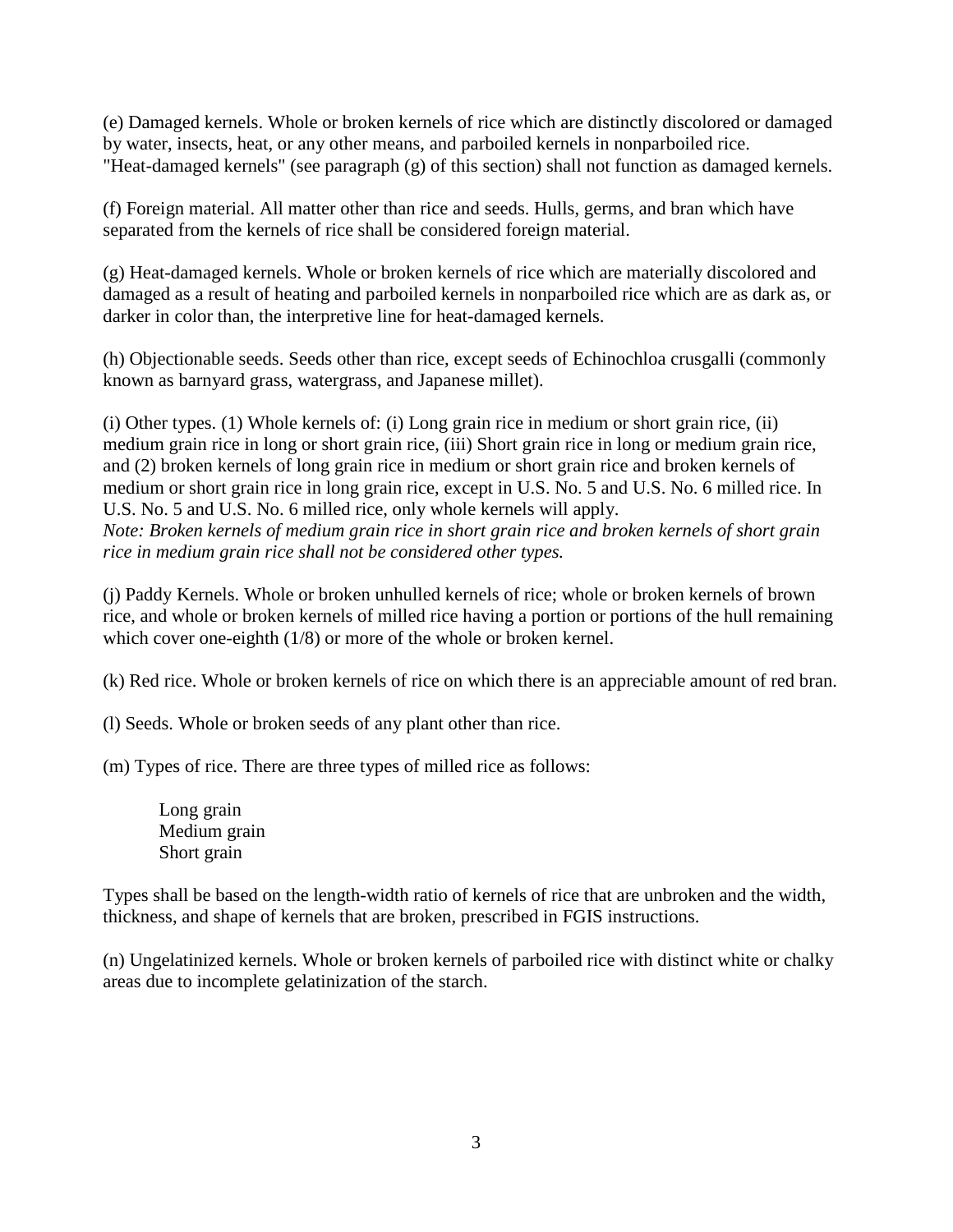(o) Well milled kernels. Whole or broken kernels of rice from which the hulls and practically all of the germs and the bran layers have been removed.

*Note: This factor is determined on an individual kernel basis and applies to the special grade Undermilled milled rice only.* 

(p) Whole kernels. Unbroken kernels of rice and broken kernels of rice which are at least three-fourths of an unbroken kernel.

(q) 5 plate. A laminated metal plate 0.14209inch thick, with a top lamina, 0.05109-inch thick, perforated with rows of round holes 0.0781 (5/64) inch in diameter, 5/32 inch from center to center, with each row staggered in relation to the adjacent rows, and a bottom lamina 0.091-inch thick, without perforations.

(r) 6 plate. A laminated metal plate 0.142-inch thick, with a top lamina 0.051-inch thick, perforated with rows of round holes 0.0938 (6/64) inch in diameter, 5/32 inch from center to center, with each row staggered in relation to the adjacent rows, and a bottom lamina 0.09109inch thick, without perforations.

(s) 2 1/2 sieve. A metal sieve 0.032-inch thick, perforated with rows of round holes 0.0391 (2 1/2/64) inch in diameter, 0.075-inch from center to center, with each row staggered in relation to the adjacent rows.

(t) 4 sieve. A metal sieve 0.032-inch thick, perforated with rows of round holes 0.0625 (4/64) inch in diameter, 1/8 inch from center to center, with each row staggered in relation to the adjacent rows.

(u) 5 sieve. A metal sieve 0.032-inch thick, perforated with rows of round holes 0.0781 (5/64) inch in diameter, 5/32 inch from center to center, with each row staggered in relation to the adjacent rows.

(v) 5 1/2 sieve. A metal sieve 0.032-inch thick, perforated with rows of round holes 0.0859 (5 1/2/64) inch in diameter, 9/64 inch from center to center, with each row staggered in relation to the adjacent rows.

(w) 6 sieve. A metal sieve 0.032-inch thick, perforated with rows of round holes 0.0938 (6/64) inch in diameter, 5/32 inch from center to center, with each row staggered in relation to the adjacent rows.

(x) 6 1/2 sieve. A metal sieve 0.032-inch thick, perforated with rows of round holes 0.1016 (6 1/2/64) inch in diameter, 5/32 inch from center to center, with each row staggered in relation to the adjacent rows.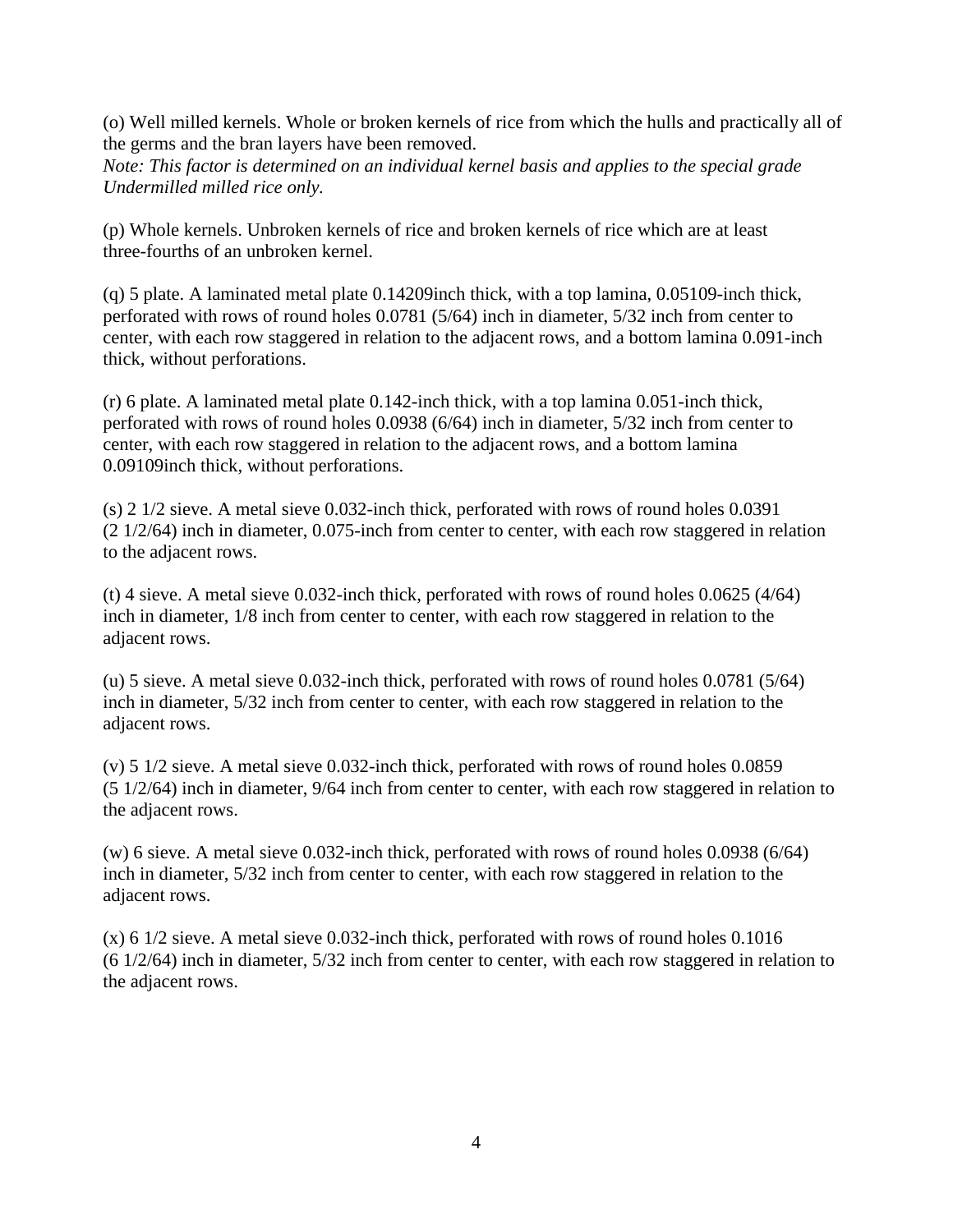(y) 30 sieve. A woven wire cloth sieve having 0.0234-inch openings, with a wire diameter of 0.0153 inch, and meeting the specifications of American Society for Testing and Materials Designation E-11-61, prescribed in FGIS instructions.

*[13 FR 9479, Dec. 31, 1948, as amended at 44 FR 73008, Dec. 17, 1979; 47 FR 34516, Aug. 10, 1982; 54 FR 21403, 21406, May 18, 1989; 54 FR 51345, Dec. 14,1989]*

# <span id="page-24-0"></span>**PRINCIPLES GOVERNING APPLICATION OF STANDARDS**

#### <span id="page-24-1"></span>**§868.303 Basis of determination.**

All determinations shall be on the basis of the original sample. Mechanical sizing of kernels shall be adjusted by handpicking, as prescribed in FGIS instructions, or by any method which gives equivalent results.

*[42 FR 40869, Aug. 12, 1977; 42 FR 64356, Dec. 23, 1977, as amended at 47 FR 34516, Aug. 10, 1982; 54 FR 21403, 21406, May 18, 1989]* 

#### <span id="page-24-2"></span>**§868.304 Broken kernels determination.**

Broken kernels shall be determined by the use of equipment and procedures prescribed in FGIS instructions or by any method which gives equivalent results.

*[42 FR 40869, Aug. 12, 1977; 42 FR 64356, Dec. 23, 1977, as amended at 47 FR 34516, Aug. 10, 1982; 54 FR 21403, May 18, 1989. Redesignated at 54 FR 21406, May 18, 1989*]

#### <span id="page-24-3"></span>**§868.305 Interpretive line samples.**

Interpretive line samples showing the official scoring line for factors that are determined by visual observation shall be maintained by the Federal Grain Inspection Service, U.S. Department of Agriculture, and shall be available for reference in all inspection offices that inspect and grade rice.

*[42 FR 40869, Aug. 12, 1977; 42 FR 64356, Dec. 23, 1977, as amended at 47 FR 34516, Aug. 10, 1982. Redesignated at 54 FR 21406, May 18, 1989]*

#### <span id="page-24-4"></span>**§868.306 Milling requirements.**

The degree of milling for milled rice; i.e., "hard milled," "well milled," and "reasonably well milled," shall be equal to, or better than, that of the interpretive line samples for such rice. *[42 FR 40869, Aug. 12, 1977. Redesignated at 54 FR 21406, May 18, 1989]*

#### <span id="page-24-5"></span>**§868.307 Moisture.**

Water content in milled rice as determined by an approved device in accordance with procedures prescribed in FGIS instructions. For the purpose of this paragraph, "approved device" shall include the Motomco Moisture Meter and any other equipment that is approved by the Administrator as giving equivalent results.

*[42 FR 40869, Aug. 12, 1977; 42 FR 64356, Dec. 23, 1977, as amended at 47 FR 34516, Aug. 10, 1982; 54 FR 21403, May 18, 1989. Redesignated at 54 FR 21406, May 18, 1989]*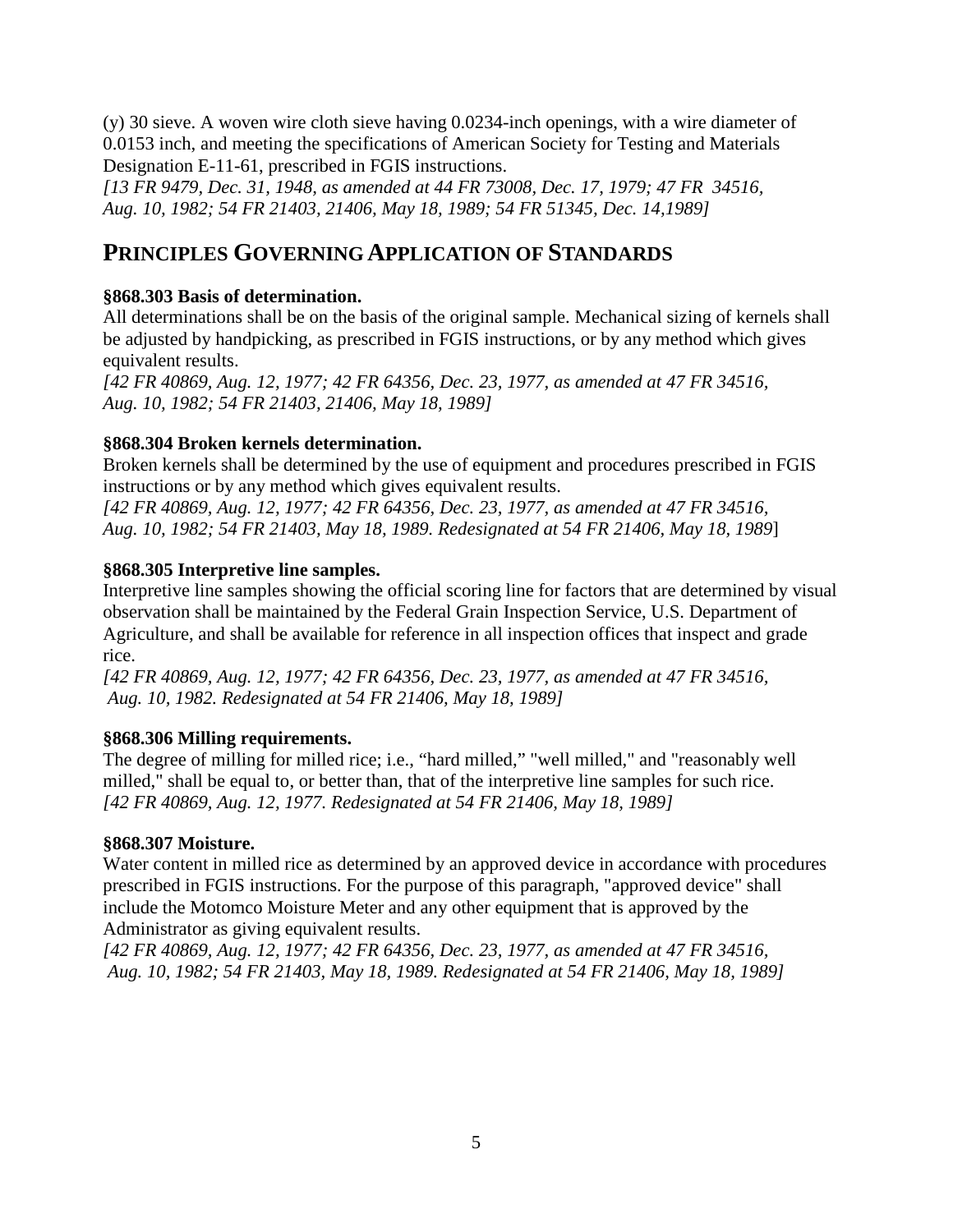#### <span id="page-25-0"></span>**§868.308 Percentages.**

(a) Rounding. Percentages are determined on the basis of weight and are rounded as follows:

(1) When the figure to be rounded is followed by a figure greater than or equal to 5, round to the next higher figure; e.g., report 6.36 as 6.4, 0.35 as 0.4, and 2.45 as 2.5. (2) When the figure to be rounded is followed by a figure less than 5, retain the figure, e.g., report 8.34 as 8.3 and 1.22 and 1.2.

(b) Recording. The percentage of broken kernels removed by a 5 plate in U.S. Nos. 1 and 2 Milled Rice and the percentage of objectionable seeds in U.S. No. 1 Brewers Milled Rice is reported to the nearest hundredth percent. The percentages of all other factors are recorded to the nearest tenth of a percent.

<span id="page-25-1"></span>*[54 FR 21406, May 18, 1989]* 

#### **§868.309 Information.**

Requests for the Rice Inspection Handbook, Equipment Handbook, or for information concerning approved devices and procedures, criteria for approved devices, and requests for approval of devices should be directed to the U.S. Department of Agriculture, Federal Grain Inspection Service, P.O. Box 96454, Washington, DC 20090-96454, or any field office or cooperator. *[54 FR 21407, May 18, 1989]*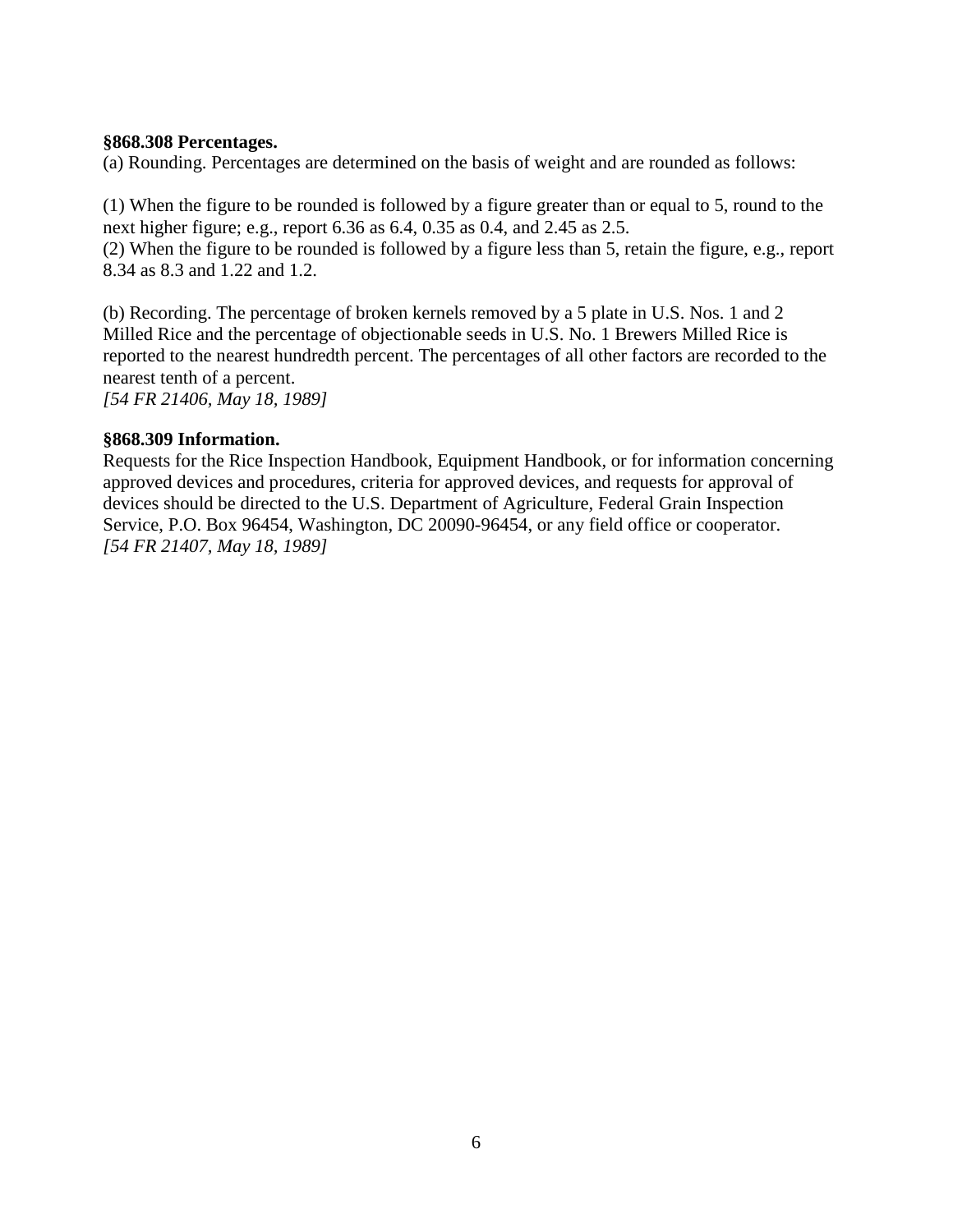# **GRADES, GRADE REQUIREMENTS, AND GRADE DESIGNATIONS**

#### **§868.310 Grades and grade requirements for the classes Long Grain Milled Rice, Medium Grain Milled Rice, Short Grain Milled Rice, and Mixed Milled Rice. (See also §868.315.)**

<span id="page-26-0"></span>

|       |                  | Maximum limits of ---                                             |                                                                                     |                                                 |                                              |                                                               |                       |                                  |                                                     |                                       |                               |                                                |                                                     |                                                 |
|-------|------------------|-------------------------------------------------------------------|-------------------------------------------------------------------------------------|-------------------------------------------------|----------------------------------------------|---------------------------------------------------------------|-----------------------|----------------------------------|-----------------------------------------------------|---------------------------------------|-------------------------------|------------------------------------------------|-----------------------------------------------------|-------------------------------------------------|
| Grade |                  | Seeds, heat damaged, and<br>paddy kernels (singly or<br>combined) |                                                                                     | Red rice<br>and<br>damaged                      | Chalky kernels $\frac{1}{2}$ , $\frac{2}{3}$ |                                                               | <b>Broken</b> kernels |                                  |                                                     |                                       | Other types <sup>4</sup>      |                                                | Color<br>requirements <sup>1</sup>                  | Minimum<br>milling<br>requirements <sup>5</sup> |
|       |                  | Total<br>(Number<br>in 500<br>grams)                              | Heat damaged<br>kernels and<br>objectionable<br>seeds<br>(Number in<br>$500$ grams) | kernels<br>(singly or<br>combined)<br>(percent) | In<br>long<br>grain rice                     | In<br>medium<br>or short<br>(percent) grain rice<br>(percent) | Total<br>(percent)    | by a 5<br>$plate^3$<br>(percent) | Removed Removed<br>by a 6<br>$plate^3$<br>(percent) | Through<br>a 6 sieve $3$<br>(percent) | Whole<br>kernels<br>(percent) | Whole<br>and<br>broken<br>kernels<br>(percent) |                                                     |                                                 |
|       | <b>U.S.No. 1</b> | $\overline{2}$                                                    |                                                                                     | 0.5                                             | 1.0                                          | 2.0                                                           | 4.0                   | 0.04                             | 0.1                                                 | 0.1                                   | $\overline{\phantom{a}}$      | 1.0                                            | Shall be White or creamy                            | Well milled                                     |
|       | <b>U.S.No. 2</b> | $\overline{4}$                                                    | 2                                                                                   | 1.5                                             | 2.0                                          | 4.0                                                           | 7.0                   | 0.06                             | 0.2                                                 | 0.2                                   | $\overline{\phantom{a}}$      | 2.0                                            | May be Slightly gray                                | Well milled                                     |
|       | U.S.No. 3        | $\tau$                                                            | 5                                                                                   | 2.5                                             | 4.0                                          | 6.0                                                           | 15.0                  | 0.1                              | 0.8                                                 | 0.5                                   | $\overline{\phantom{a}}$      | 3.0                                            | May be Light gray                                   | Reasonably well milled                          |
|       | <b>U.S.No. 4</b> | 20                                                                | 15                                                                                  | 4.0                                             | 6.0                                          | 8.0                                                           | 25.0                  | 0.4                              | 1.0                                                 | 0.7                                   | $\overline{\phantom{a}}$      | 5.0                                            | May be Gray or slightly rosy Reasonably well milled |                                                 |
|       | U.S.No. 5        | 30                                                                | 25                                                                                  | 56.0                                            | 10.0                                         | 10.0                                                          | 35.0                  | 0.7                              | 3.0                                                 | 1.0                                   | 10.0                          | $- -$                                          | May be Dark gray or rosy                            | Reasonably well milled                          |
|       | U.S.No. 6        | 75                                                                | 75                                                                                  | 615.0                                           | 15.0                                         | 15.0                                                          | 50.0                  | 1.0                              | 4.0                                                 | 2.0                                   | 10.0                          | $\sim$ $\sim$                                  | May be Dark gray or rosy                            | Reasonably well milled                          |
|       |                  |                                                                   |                                                                                     |                                                 |                                              |                                                               |                       |                                  |                                                     |                                       |                               |                                                |                                                     |                                                 |

<span id="page-26-1"></span>U.S. Sample grade:

U.S. Sample grade shall be milled rice of any of these classes which: (a) does not meet the requirements for any of the grades from U.S. No.1 to U.S. No.6, inclusive; (b) contains more than 15.0 percent of moisture; (c) is musty or sour, or heating; (d) has any commercially objectionable foreign odor; (e) contains more than 0.1 percent of foreign material; (f) contains two or more live or dead weevils or other insects, insect webbing, or insect refuse; or (g) is otherwise of distinctly low quality.

<sup>1</sup>For the special grade Parboiled milled rice, see  $§868.315(c)$ .

<sup>2</sup>For the special grade Glutinous milled rice, see  $§868.315(e)$ .

<sup>3</sup>Plates should be used for southern production rice; and sieves should be used for western production rice, but any device or method which gives equivalent results may be used.<br><sup>4</sup>These limits do not apply to the class M

<sup>4</sup>These limits do not apply to the class Mixed Milled Rice.

<sup>5</sup>For the special grade Undermilled milled rice, see §868.315(d).

<sup>6</sup>Grade U.S. No. 6 shall contain not more than 6.0 percent of damaged kernels.

*[56 FR 55979, Oct. 31, 1991]*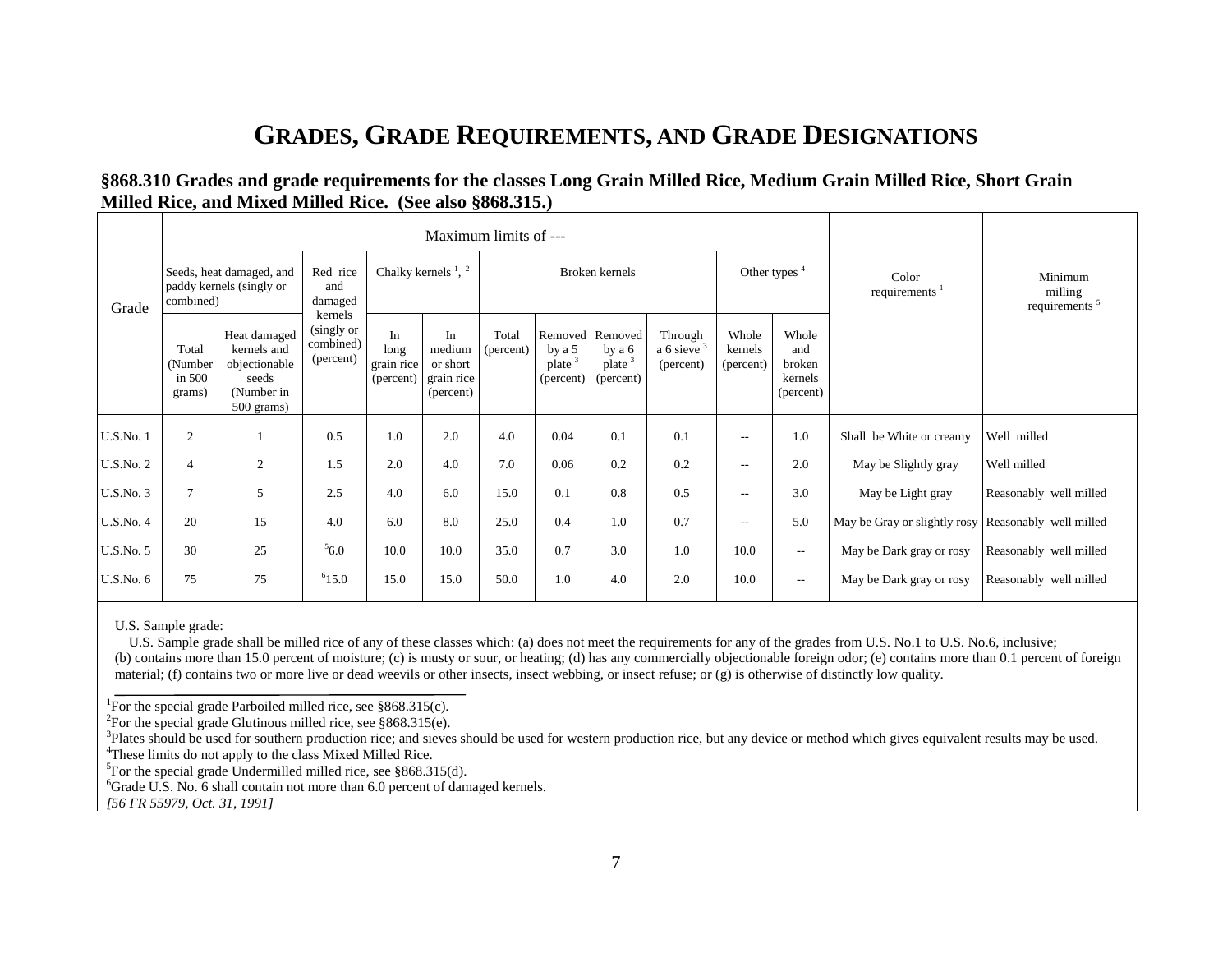<span id="page-27-0"></span>**§868.311 Grades and grade requirements for the class Second Head Milled Rice. (See also §868.315.)**

|                  |                                                                   |                                                                                       | Maximum limits of---                            |                                                              |                                                        |                                              |
|------------------|-------------------------------------------------------------------|---------------------------------------------------------------------------------------|-------------------------------------------------|--------------------------------------------------------------|--------------------------------------------------------|----------------------------------------------|
| Grade            | Seeds, heat-damaged,<br>and paddy kernels<br>(singly or combined) |                                                                                       | Red rice<br>and<br>damaged                      | Chalky<br>$k$ ernels <sup><math>12</math></sup><br>(percent) | Color requirements <sup>1</sup>                        | Minimum<br>Milling requirements <sup>2</sup> |
|                  | Total<br>(Number<br>in $500$<br>grams)                            | Heat-<br>damaged<br>kernels and<br>objectionable<br>seeds<br>(Number in<br>500 grams) | kernels<br>(singly or<br>combined)<br>(percent) |                                                              |                                                        |                                              |
| $U.S.$ No.1      | 15                                                                | 5                                                                                     | 1.0                                             | 4.0                                                          | Shall be white or                                      | Well milled.                                 |
| $U.S.$ No.2      | 20                                                                | 10                                                                                    | 2.0                                             | 6.0                                                          | creamy<br>May be slightly gray                         | Well milled                                  |
| <b>U.S. No.3</b> | 35                                                                | 15                                                                                    | 3.0                                             | 10.0                                                         | May be light gray                                      | Reasonably well milled                       |
| <b>U.S. No.4</b> | 50                                                                | 25                                                                                    | 5.0                                             | 15.0                                                         | May be gray or slightly Reasonably well milled<br>rosy |                                              |
| <b>U.S. No.5</b> | 75                                                                | 40                                                                                    | 10.0                                            | 20.0                                                         | May be dark gray or<br>rosy                            | Reasonably well milled                       |

#### U.S. Sample grade:

 U.S. Sample grade shall be milled rice of this class which: (a) does not meet the requirements for any of the grades from U.S. No. 1 to U.S. No. 5, inclusive; (b) contains more than 15.0 percent of moisture; (c) is musty or sour, or heating; (d) has any commercially objectionable foreign odor; (e) contains more than 0.1 percent of foreign material; (f) contains two or more live or dead weevils or other insects, insect webbing, or insect refuse; or (g) is otherwise of distinctly low quality.

<sup>1</sup>For the special grade Parboiled milled rice, see  $§868.315(c)$ . <sup>2</sup>For the special grade Undermilled milled rice, see  $$868.315(d)$ . <sup>3</sup>For the special grade Glutinous milled rice, see §868.315(e). *[56 FR 55980, Oct. 31, 1991]*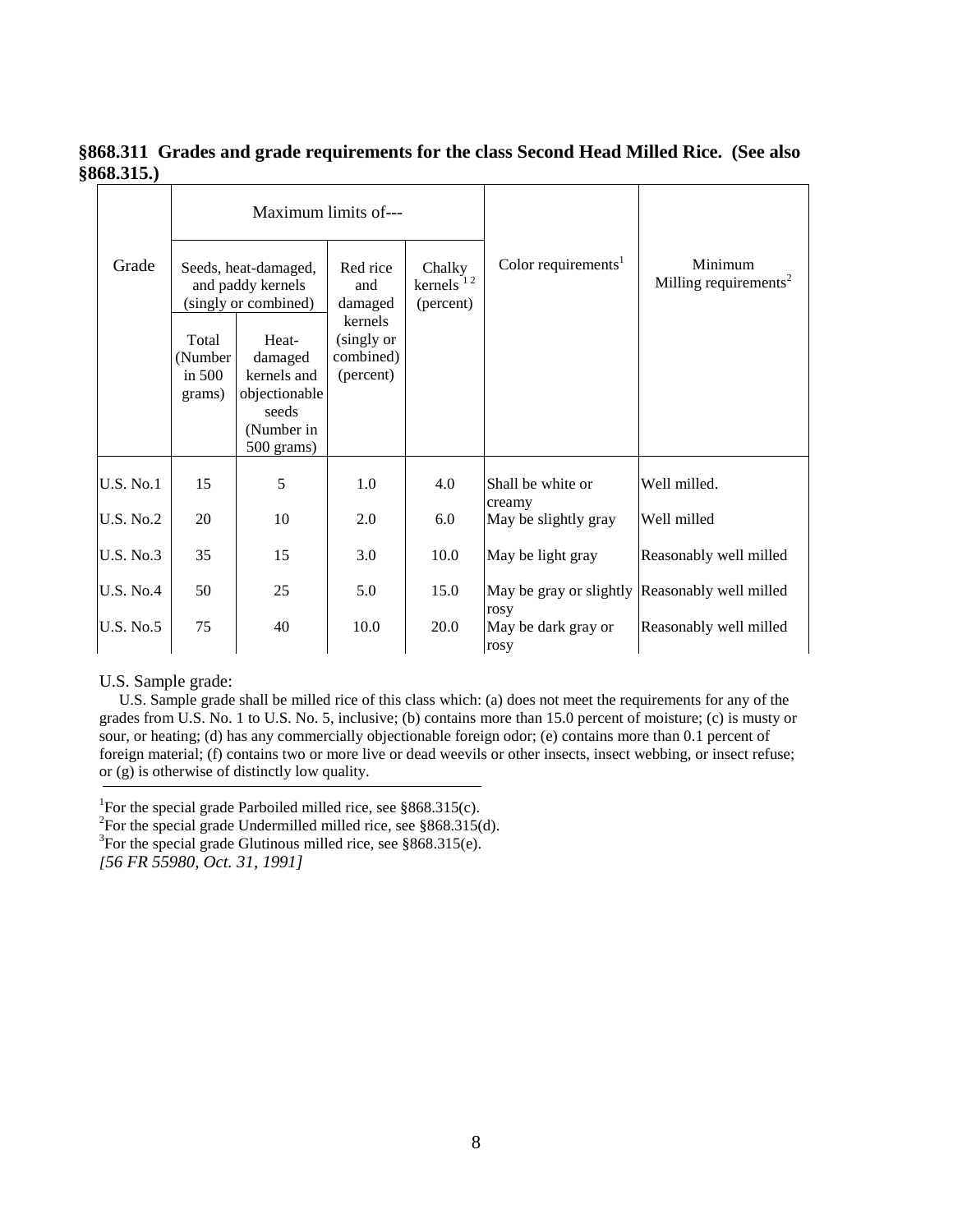|                   | Maximum limits of-- |            |                                        | Minimum level               |                                 |                    |  |  |
|-------------------|---------------------|------------|----------------------------------------|-----------------------------|---------------------------------|--------------------|--|--|
| Grade             | Maximum number in   |            | 500 grams<br>Chalky                    |                             | Color requirements <sup>1</sup> | Minimum<br>milling |  |  |
|                   | Paddy               | Objection- | $k$ ernels <sup><math>1,3</math></sup> |                             | requirements <sup>2</sup>       |                    |  |  |
|                   | Kernels             | able seeds | (percent)                              |                             |                                 |                    |  |  |
|                   | and Seeds           |            |                                        |                             |                                 |                    |  |  |
|                   | Total               |            |                                        |                             |                                 |                    |  |  |
|                   | (Singly or          |            |                                        |                             |                                 |                    |  |  |
|                   | Combined)           |            |                                        |                             |                                 |                    |  |  |
| U.S. No. $1^{45}$ | 30                  | 20         | 5.0                                    | White or Creamy             | Well milled.                    |                    |  |  |
| U.S. No. $2^{45}$ | 75                  | 50         | 8.0                                    | Slightly gray               | Well milled                     |                    |  |  |
| U.S. No. $3^{45}$ | 125                 | 90         | 12.0                                   | Light gray or slightly rosy | Reasonably well<br>milled       |                    |  |  |
| U.S. No. $4^{45}$ | 175                 | 140        | 20.0                                   | Gray or rosy                | Reasonably well<br>milled       |                    |  |  |
| U.S. No. $5^{45}$ | 250                 | 200        | 30.0                                   | Dark gray or very rosy      | Reasonably well<br>milled       |                    |  |  |

**§868.312 Grades and grade requirements for the class Screenings Milled Rice. (See also §868.315.)**

U.S. Sample grade:

 U.S. Sample grade shall be milled rice of this class which: (a) does not meet the requirements for any of the grades from U.S. No. 1 to U.S. No. 5, inclusive; (b) contains more than 15.0 percent of moisture; (c) is musty or sour, or heating; (d) has any commercially objectionable foreign odor; (e) has a badly damaged or extremely red appearance; (f) contains more than 0.1 percent of foreign material; (g) contains two or more live or dead weevils or other insects, insect webbing, or insect refuse; or (h) is otherwise of distinctly low quality.

<sup>1</sup>For the special grade Parboiled milled rice, see  $§868.315(c)$ .

<sup>2</sup>For the special grade Undermilled milled rice, see  $$868.315(d)$ .

<sup>3</sup>For the special grade Glutinous milled rice, see  $§868.315(e)$ .

<sup>4</sup>Grades U.S. No. 1 to U.S. No. 4, inclusive, shall contain not more than 3.0 percent of heat-damaged kernels, kernels damaged by heat and/or parboiled kernels in nonparboiled rice.

<sup>5</sup>Grades U.S. No. 1 to U.S. No. 4, inclusive, shall contain not more than 1.0 percent of material passing through a 30 sieve.

*[56 FR 55981, Oct. 31, 1991]*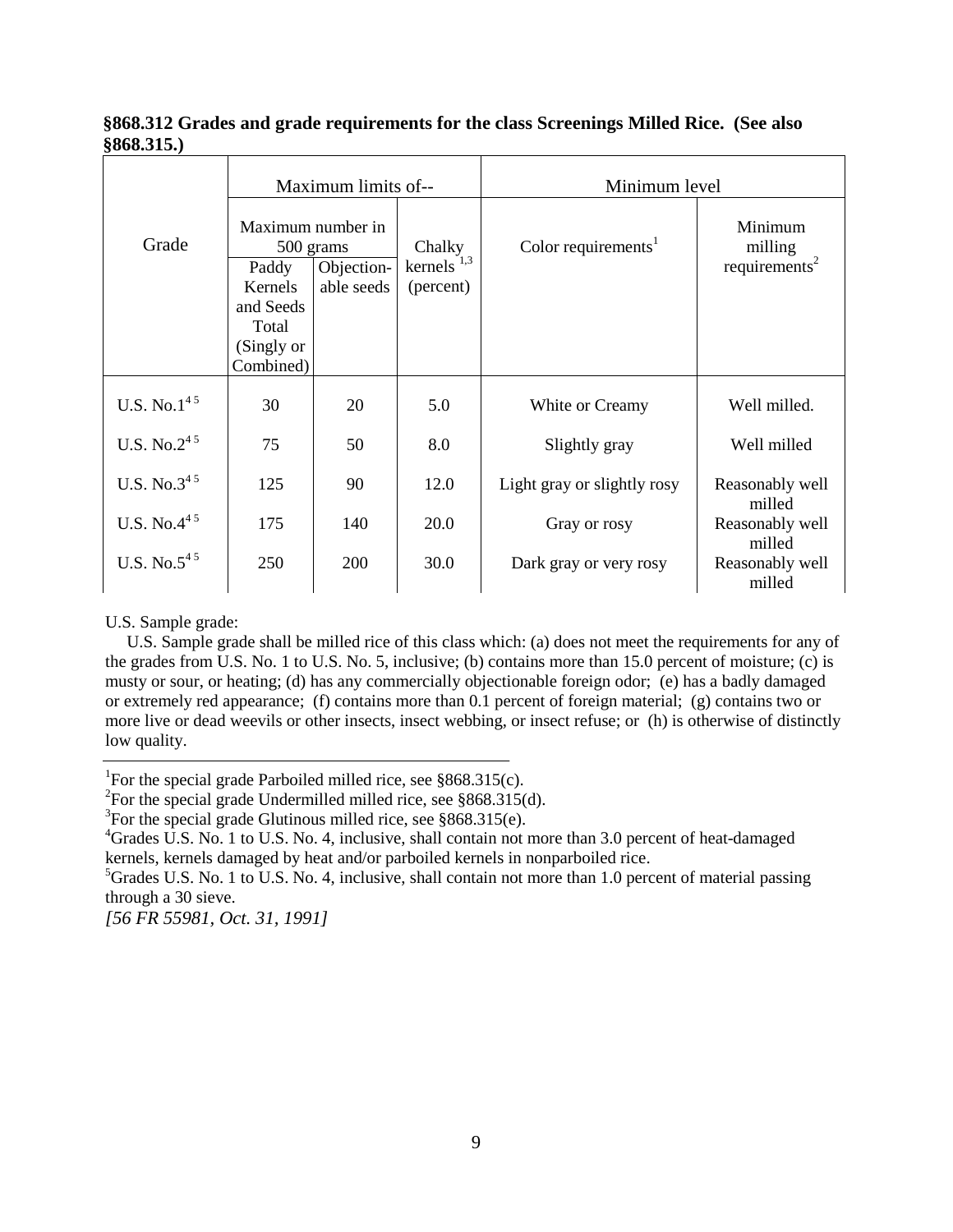|                     | Maximum limits of--<br>Paddy kernels and seeds |                                     | Color requirements $1$             | Minimum milling<br>requirements <sup>2</sup> |
|---------------------|------------------------------------------------|-------------------------------------|------------------------------------|----------------------------------------------|
| Grade               | Total (singly or<br>combined)<br>(Percent)     | Objectionable<br>seeds<br>(Percent) |                                    |                                              |
|                     |                                                |                                     |                                    |                                              |
| U.S. No. $1^{3, 4}$ | 0.5                                            | 0.05                                | Shall be white or creamy           | Well milled.                                 |
| U.S. No. $2^{3, 4}$ | 1.0                                            | 0.1                                 | May be slightly gray               | Well milled                                  |
| U.S. No.3 $3,4$     | 1.5                                            | 0.2                                 | May be light gray or slightly rosy | Reasonably well milled                       |
| U.S. No. $4^{3, 4}$ | 3.0                                            | 0.4                                 | Gray or rosy                       | Reasonably well milled                       |
| U.S. No. $5^{3, 4}$ | 5.0                                            | 1.5                                 | Dark gray or very rosy             | Reasonably well milled                       |
|                     |                                                |                                     |                                    |                                              |

<span id="page-29-0"></span>**§868.313 Grades and grade requirements for the class Brewers Milled Rice. (See also §868.315.]**

U.S. Sample grade:

 U.S. Sample grade shall be milled rice of this class which: (a) does not meet the requirements for any of the grades from U.S. No. 1 to U.S. No. 5, inclusive; (b) contains more than 15.0 percent of moisture; (c) is musty or sour, or heating; (d) has any commercially objectionable foreign odor; (e) has a badly damaged or extremely red appearance; (f) contains more than 0.1 percent of foreign material; (g) contains more than 15.0 percent of broken kernels that will pass through a 2½ sieve; (h) contains two or more live or dead weevils or other insects, insect webbing, or insect refuse; or (i) is otherwise of distinctly low quality.

<sup>1</sup>For the special grade Parboiled milled rice, see §868.315(c).

<sup>2</sup>For the special grade Undermilled milled rice, see  $$868.315(d)$ .

<sup>3</sup>Grades U.S. No. 1 to U.S. No. 4, inclusive, shall contain not more than 3.0 percent of heat-damaged kernels, kernels damaged by heat and/or parboiled kernels in nonparboiled rice.

<sup>4</sup>Grades U.S. No. 1 to U.S. No. 4, inclusive, shall contain not more than 1.0 percent of material passing through a 30 sieve. This limit does not apply to the special grade Granulated brewers milled rice. *[42 FR 40869, Aug. 12, 1977, as amended at 54 FR 21401, May 18, 1989]*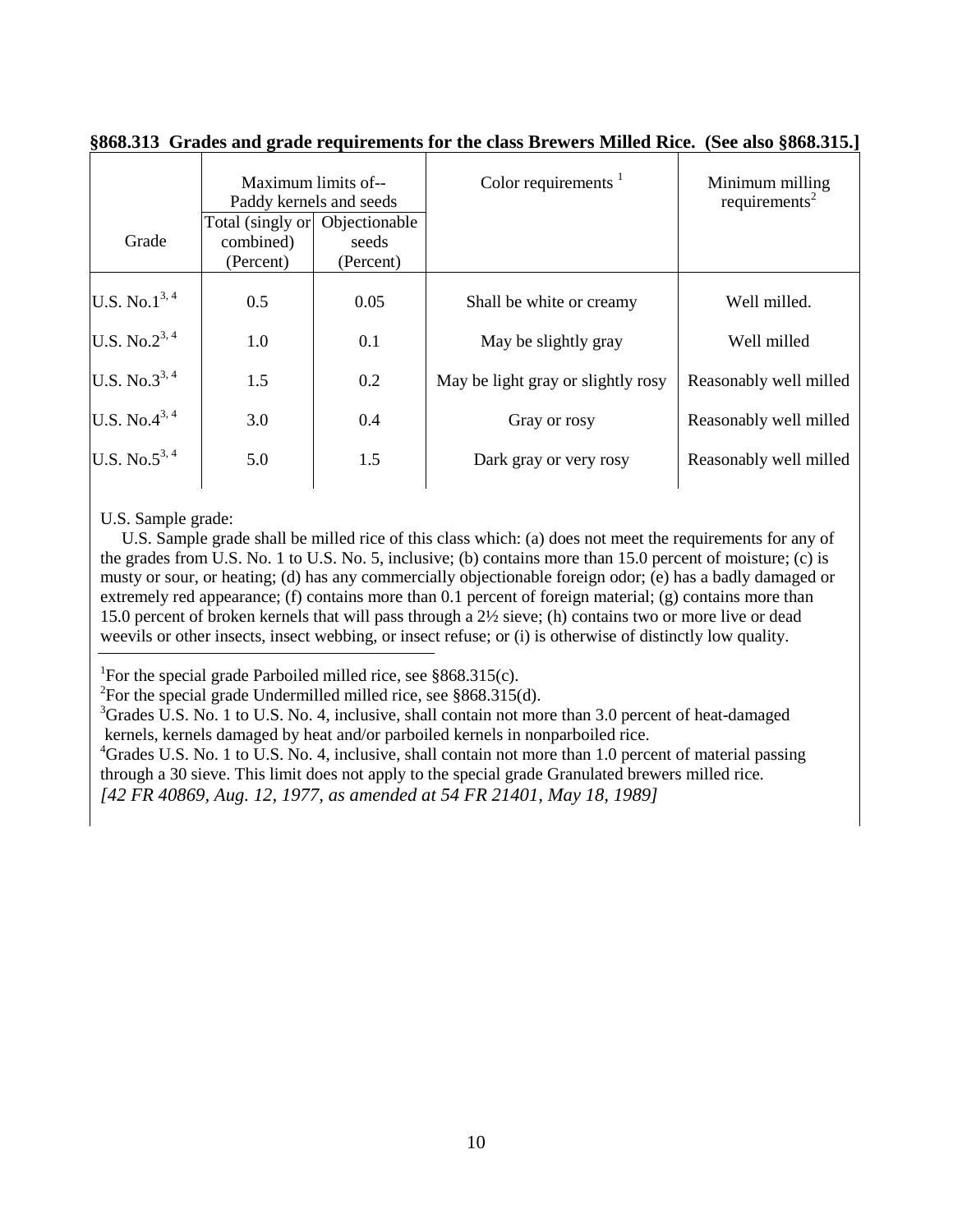#### <span id="page-30-0"></span>**§868.314 Grade designations.**

<span id="page-30-1"></span>(a) The grade designation for all classes of milled rice shall include in the following order: (1) The letters "U.S."; (2) the number of the grade or the words "Sample grade", as warranted; (3) the words "or better," when applicable and requested by the applicant prior to inspections; (4) the class; and (5) each applicable special grade (see §868.316).

(b) Mixed Milled rice information. For the class Mixed Milled rice, the following information shall be included in the Results section of the certificate in the following order:

(1) The percentage of whole kernels of each type in the order of predominance;

(2) The percentage of broken kernels of each type in the order of predominance, when applicable; and

(3) The percentage of seeds and foreign material.

*Note: Broken kernels other than long grain, in Mixed Milled Rice, shall be certificated as "medium or short grain." [74 FR 55442, Oct. 28, 2009]*

# **SPECIAL GRADES, GRADE REQUIREMENTS, AND GRADE DESIGNATIONS**

#### <span id="page-30-2"></span>**§868.315 Special grades and special grade requirements.**

A special grade, when applicable, is supplemental to the grade assigned under §868.314. Such special grades for milled rice are established and determined as follows:

(a) Coated Milled Rice. Coated milled rice shall be rice which is coated, in whole or in part, with substances that are safe and suitable as defined in the regulation issued pursuant to the Federal Food, Drug, and Cosmetic Act at 21 CFR 130.3(d).

(b) Granulated brewers milled rice. Granulated brewers milled rice shall be milled rice which has been crushed or granulated so that 95.0 percent or more will pass through a 5 sieve, 70.0 percent or more will pass through a 4 sieve, and not more than 15.0 percent will pass through a 2 1/2 sieve.

(c) Parboiled milled rice. Parboiled milled rice shall be milled rice in which the starch has been gelatinized by soaking, steaming, and drying. Grades U.S. No. 1 to U.S. No. 6, inclusive, shall contain not more than 10.0 percent of ungelatinized kernels. Grades U.S. No. 1 and U.S. No. 2 shall contain not more than 0.1 percent, grades U.S. No. 3 and U.S. No. 4 not more than 0.2 percent, and grades U.S. No. 5 and U.S. No. 6 not more than 0.5 percent of nonparboiled rice. If the rice is: (1) Not distinctly colored by the parboiling process, it shall be considered "Parboiled Light"; (2) distinctly but not materially colored by the parboiling process, it shall be considered "Parboiled"; (3) materially colored by the parboiling process, it shall be considered "Parboiled Dark." The color levels for "Parboiled Light," "Parboiled," and "Parboiled Dark" shall be in accordance with the interpretive line samples for parboiled rice.

*Note: The maximum limits for "Chalky kernels," "Heat-damaged kernels," "Kernels damaged by heat", and the "Color requirements" in §§868.310, 868.311, 868.312, and 868.313 are not applicable to the special grade "Parboiled milled rice."*